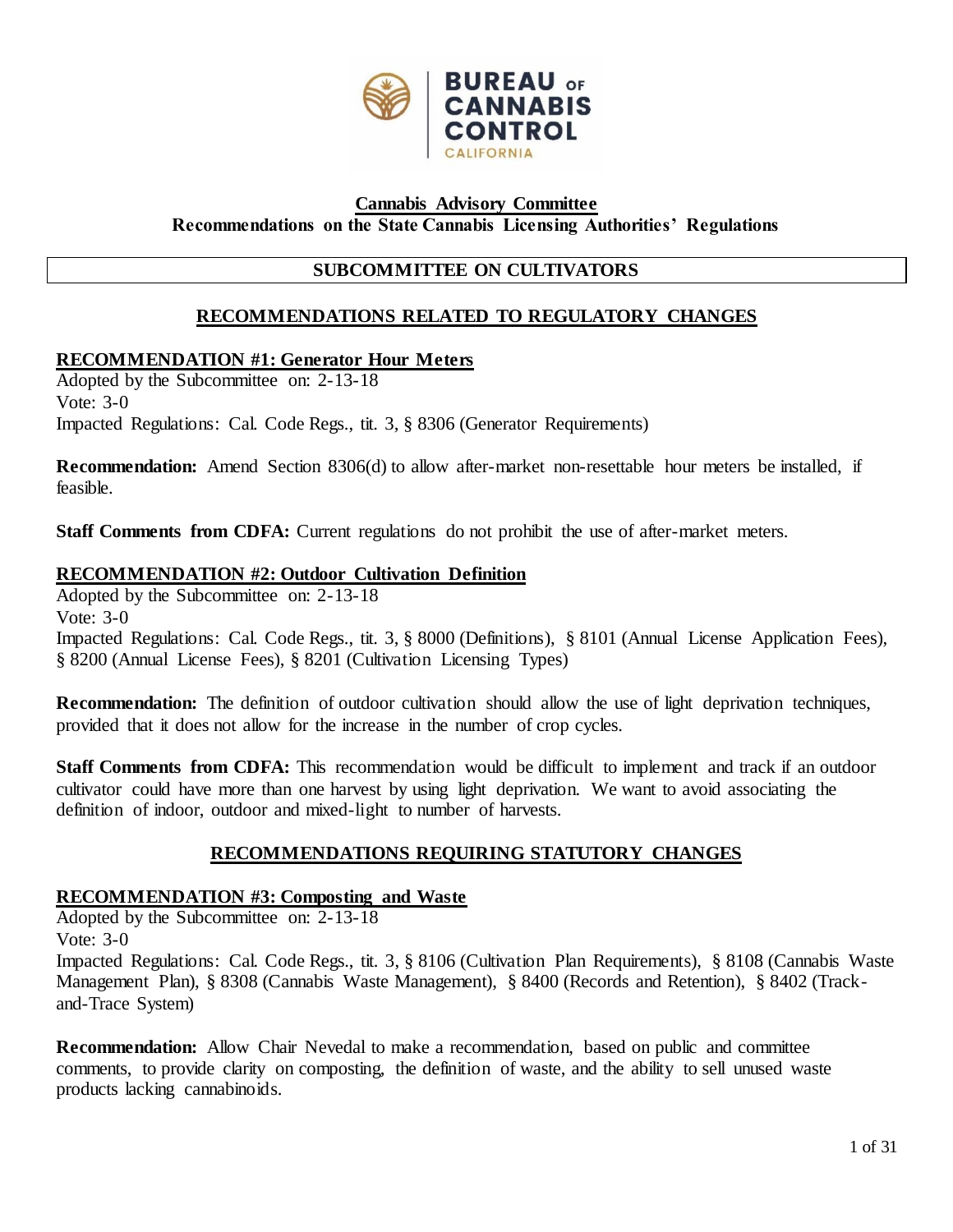**Staff Comments from CDFA**: May require a statutory change depending on what the final recommendation is.

# **RECOMMENDATION #4: Cottage Licenses**

 Adopted by the Subcommittee on: 2-13-18 Impacted Regulations: Cal. Code Regs., tit. 3, § 8201 (Cultivation License Types) Vote: 3-0

**Recommendation:** Add square footage ("or 2,500 square feet" and "or "5,000 square feet") to specialty cottage and cottage licenses, respectively, if possible, and if not direct staff to pursue a legislative fix to allow for such a change.

Staff Comments from CDFA: Requires a statutory change. BPC 26061 defines the square footage allowances for specialty cottage licenses.

### **RECOMMENDATION #5: Transport by Cultivators**

 Adopted by the Subcommittee on: 2-13-18 Vote: 3-0 Impacted Regulations: N/A

 **Recommendation:** Cultivators should be allowed to transport their product to nearby licensed processors without obtaining additional licensure, so long as they account for the net weight of the product.

Staff Comments from CDFA: Requires a statutory change. Cultivation licenses do not include the ability to transport and there is no statutory authority for CDFA cultivation licenses to authorize transportation.

# **RECOMMENDATION #6: Transfer Between A & M Licenses**

 Adopted by the Subcommittee on: 3-1-18 Vote: 3-0 Impacted Regulations: Cal. Code Regs., tit. 3, § 8214 (Transition Period), § 8601 (Administrative Actions)

**Recommendation:** Recognizing that the existing system of keeping Adult Use & Medicinal Use separate places a great financial, planning and efficiency burden on cultivators, potentially affecting the supply chain, recommend allowing cultivated materials to be transferred between A and M license types until the point of sale.

Staff Comments from CDFA: Requires a statutory change.

### **RECOMMENDATION #7: Compassionate Use Programs**

 Adopted by the Subcommittee on: 3-1-18 Vote: 3-0 Impacted Regulations: N/A

**Recommendation:** Language should be developed to create a cultivation-based tax incentive for products being set aside for compassionate use programs.

Staff Comments from CDFA: Requires a statutory change.

### **RECOMMENDATION #8: Harvest Batch**

 Adopted by the Subcommittee on: 3-1-18 Vote: 3-0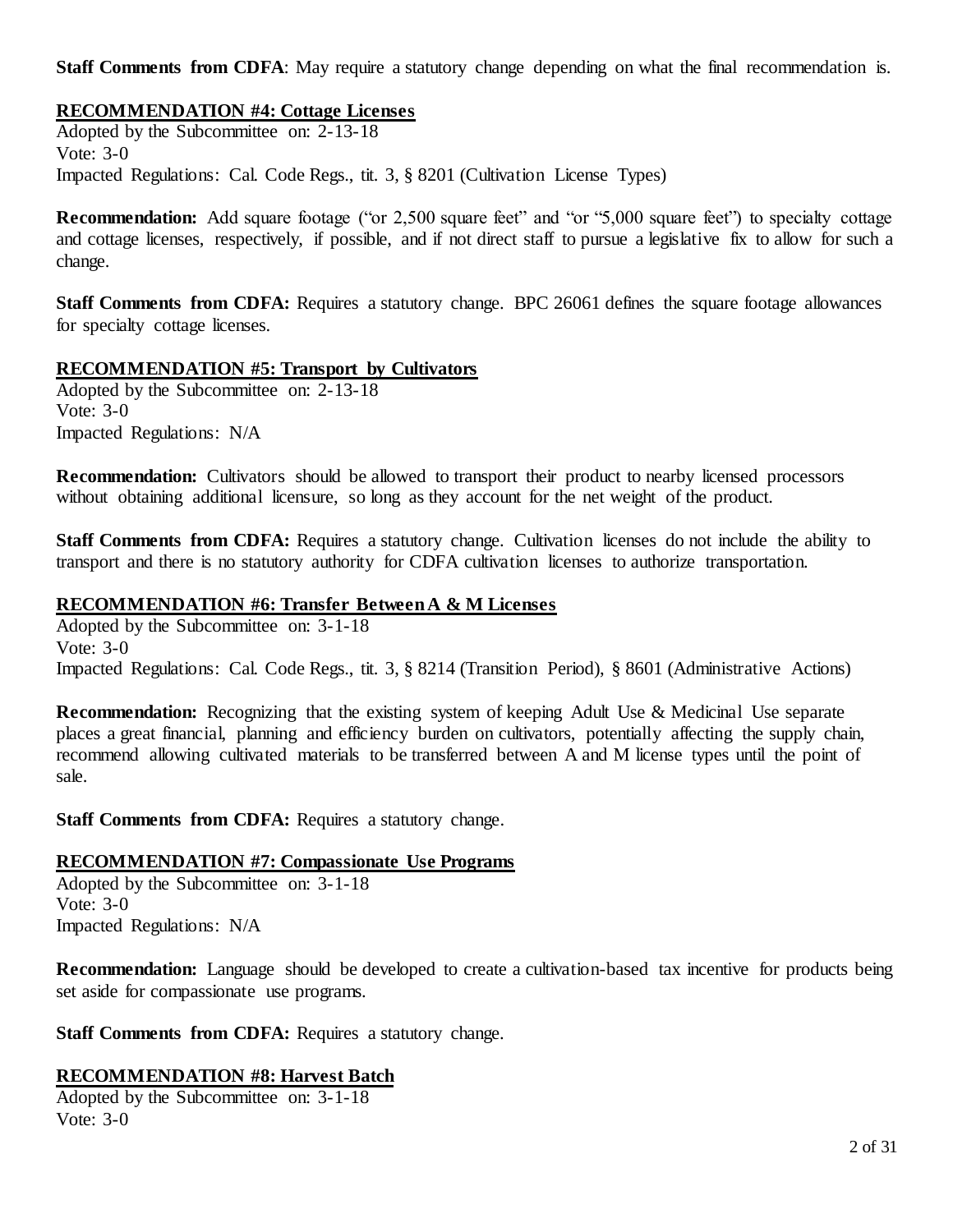Impacted Regulations: Cal. Code Regs., tit. 3, § 8000 (Definitions), § 8403 (Track-and-Trace System Unique Identifiers (UID)), § 8601 (Administrative Actions)

 **Recommendation:** Cultivators should be able to batch per area at the time of harvest for track and trace purposes and that they should not need to identify each harvest back to the individual plant.

Staff Comments from CDFA: Requires a statutory change. Statute requires that all cannabis and cannabis products be traceable back to the cultivator and the individual plants unique identifier (Bus. & Prof. Code section 26067 and 26069).

### **RECOMMENDATION #9: Lab Testing System**

 Adopted by the Subcommittee on: 3-1-18 Impacted Regulations: Cal. Code Regs., tit. 3, § 8210 (Sample Collection by the Bureau) Vote: 3-0

 **Recommendation:** The CAC make changes to the lab testing system to address the burdens that may impede a path to legalization, such as the loss of strains, high costs, insufficient accuracy levels, lack of protections to the cultivator, among others.

**Staff Comments from CDFA:** May require a statutory change.

#### **RECOMMENDATION #10: Requirements for Nurseries**

Adopted by the Subcommittee on: 3-1-18

Vote: 3-0

 Impacted Regulations: Cal. Code Regs., tit. 3, § 8000 (Definitions), § 8106 (Cultivation Plan Requirements), § 8200 (Annual License Fees and Requirements), § 8201 (Cultivation License Types), § 8213 (Requirements for Weighing Devices and Weighmasters), § 8301 (Seed Production Requirements for Nurseries), §8403 (Track-and-Trace System Unique Identifiers (UID))

 **Recommendation:** Consideration of issues related to scaled licensing tiers for nurseries, packaging seeds in batch count by bulk weight, establishing genetic repositories, providing flexibility to develop genetic diversity, allowing cultivators to transport propagated plant material and seeds; removing the requirement for nurseries to designate seed and/or plant stock as A or M material; allowing cultivators to provide nurseries with genetic stock; and allowing cultivators to provide other cultivators with plant materials in an emergency, provided proper documentation for all of the above.

Staff Comments from CDFA: Parts of this recommendation require statutory changes.

### **RECOMMENDATION #11: Self-Transport Distribution**

 Adopted by the Subcommittee on: 3-1-18 Vote: 3-0 Impacted Regulations: N/A

 **Recommendation:** Create a mechanism for cultivators to conduct self-transport distribution of their own product to a centralized processing facility, manufacturing facility, distributor or a lab for pre-testing, without the same requirements of the existing transportation license—including BCC regulation sections 5044 and 5047—by either amending the existing transportation distribution license or creating a new license type.

Staff Comments from CDFA: Requires a statutory change.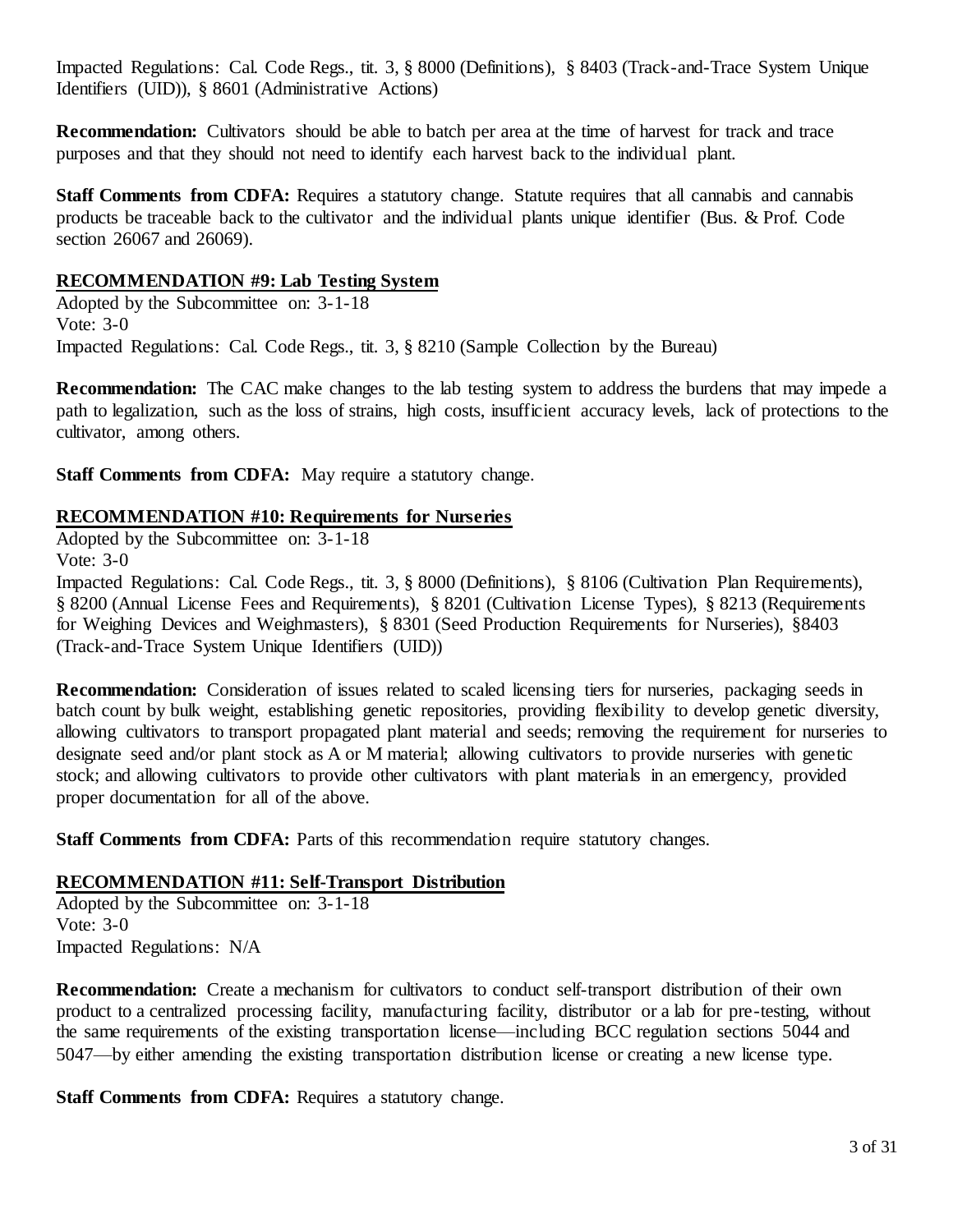# **SUBCOMMITTEE ON DISTRIBUTORS**

# **RECOMMENDATIONS RELATED TO REGULATIONARY CHANGES**

# **RECOMMENDATION #1: Selling Samples**

 Adopted by the Subcommittee on: 3-1-18 Impacted Regulations: Cal. Code Regs., tit. 16, § 5411 (Free Cannabis Goods) Vote: 5-0

 **Recommendation:** The Bureau should address how, if at all, licensees may provide samples for a nominal fee, both for B to B and B to C situations.

#### **Staff Comments from BCC:**

- This recommendation would allow licensees to provide samples of cannabis and cannabis goods to other licensees, which are not intended for retail sale. Currently, the Bureau does not have regulations regarding the pricing of cannabis and cannabis products; **pricing decisions are considered a business decision that is left to licensees to determine**.
- • Allowing licensees to "sample" cannabis and cannabis goods for a nominal fee **would not run counter**  to Business and Professions Code section 26153 which provides that "a licensee shall not give way any amount of cannabis or cannabis products, or any cannabis accessories, as part of business promotion or other commercial activity."

### **RECOMMENDATION #2: Additional Label**

 Adopted by the Subcommittee on: 3-1-18 Vote: 5-0 Impacted Regulations: Cal. Code Regs., tit. 16, § 5303 (Packaging and Labeling)

 **Recommendation:** In addition to all the rights and responsibilities afforded to a licensee regarding packaging and labeling, how a distributor would also be allowed to apply an additional label to the final product, if the final product's test results are inconsistent with the existing printed results. Variations within a 10% range excluded.

#### **Staff Comments from BCC :**

 • Currently, section 5303 of the Bureau's regulations provides an overview of a distributors ability to package, re-package, label, and re-label cannabis for retail sale. This section prohibits distributors from packaging and/or labeling manufactured cannabis products except when the distributor also holds a manufacturing license and is packaging and/or labeling their own manufactured cannabis goods. Section 5303 also allows a distributor to re-label a manufactured good's package with an accurate THC amount, provided the product is within the THC limits for sale. **This recommendation would enable distributors to relabel a package for other cannabinoids.** 

### **RECOMMENDATION #3: Storage Only Center License**

 Adopted by the Subcommittee on: 3-1-18 Vote: 5-0 Impacted Regulations: Cal. Code Regs., tit. 16, §§ 5014 (Fees), § 5301 (Storage-Only Services)

 **Recommendation:** Create a subcategory license, under the distribution license, designated as storage only center that's allowed to hold inventory and transport product. The transaction portion would remain under the full distribution license holder.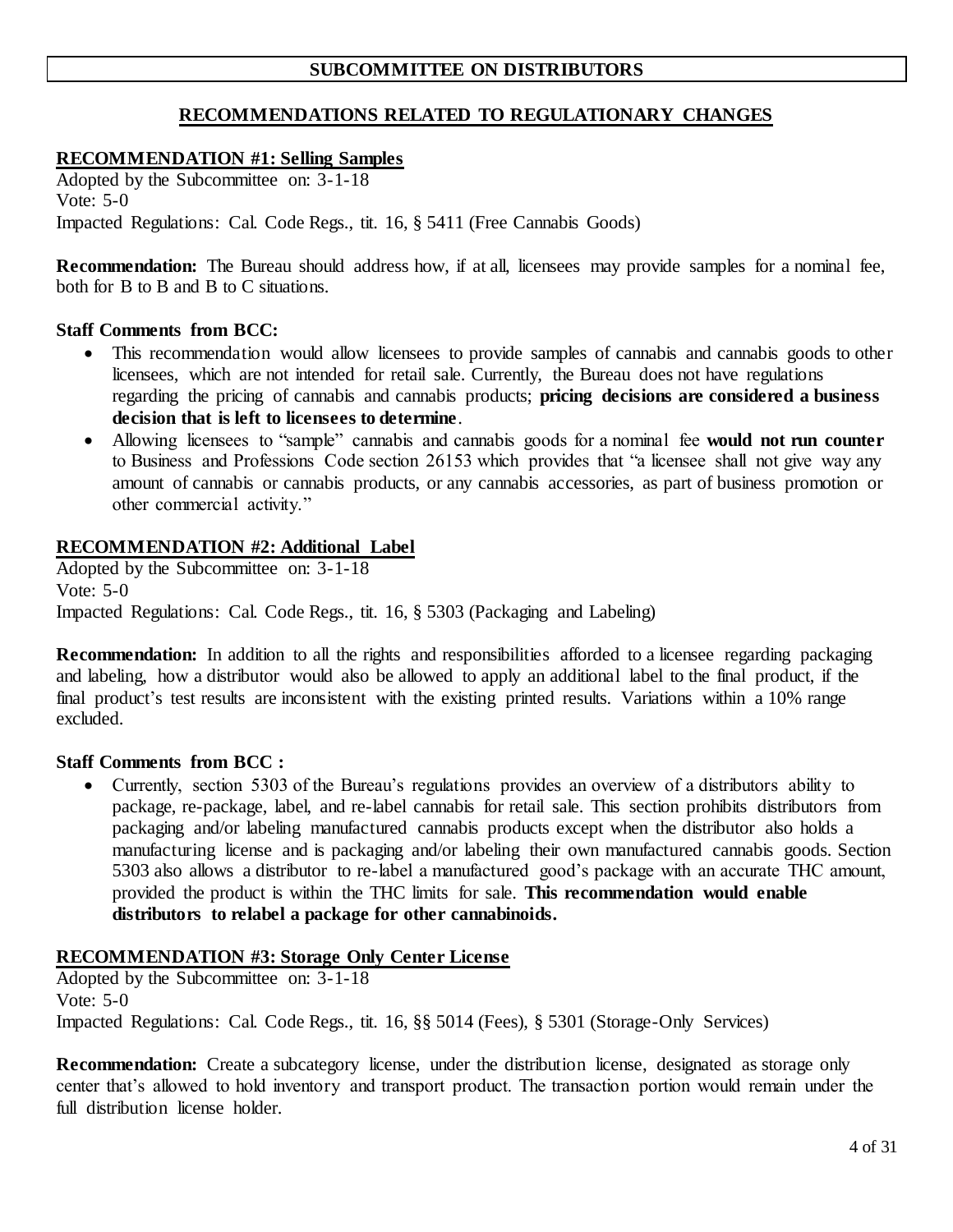- • Business and Professions Code section 26053, subdivision (d) provides that each applicant or licensee shall apply for, and if approved, shall obtain a separate license for each location where it engages in commercial cannabis activity.
- • Recognizing that a license is required for each location or "premises," this recommendation seeks to allow for a licensee to have a primary "distribution premises" and a new class of licenses for "storage-only" distribution hubs. This would enable distributors to have satellite premises located statewide.
- **Creating a new class of distribution licenses would require the Bureau to reconfigure its license system which would have a significant fiscal impact.** The processing of these applications would also be more complex, as the Bureau would need to evaluate more than one premises per license. These impacts would require a review of licensing fees to determine if the fees established for distributors currently would cover the Bureau's increased costs related to reconfiguring its licensing system and the additional resources needed for reviewing multiple premises for one license.

# **RECOMMENDATION #4: Transition Period Extension**

 Adopted by the Subcommittee on: 3-1-18 Impacted Regulations: Cal. Code Regs., tit. 16, § 5029 (Transition to Regulated Commercial Cannabis Market) Vote: 5-0

 **Recommendation:** Extend the transition period from 6 months to 12 months to allow transactions between A and M license.

# **Staff Comments from BCC:**

 • Recognizing the importance of allowing for a stable supply-chain to develop, section 5029 of the Bureau's regulations **allow for licensees to conduct business with other licensees irrespective of the "M" or "A" designation on their licenses before July 1, 2018**. This recommendation would extend this ability for a limited time, until December 31, 2018, to enable more prospective licensees to obtain licensure before the transition period is over.

# **RECOMMENDATIONS REQUIRING STATUTORY CHANGES**

# **RECOMMENDATION #5: Multiple Distribution Hubs**

 Adopted by the Subcommittee on: 2-13-18 Vote: 5-0 Impacted Regulations: Cal. Code Regs., tit. 16, §§ 5014 (Fees), § 5301 (Storage-Only Services)

 **Recommendation:** The Bureau should consider allowing multiple distribution hubs without requiring separate licenses for each location.

- • This recommendation would allow for one main distributor premises, with unlicensed "distribution hubs" located throughout the state. **The Bureau is unable to carry out this recommendation due to statutory limitations.** Specifically, Business and Professions Code section 26053, subdivision (d) provides that each applicant or licensee shall apply for, and if approved, shall obtain a separate license for each location where it engages in commercial cannabis activity.
- **This recommendation would limit the Bureau's ability to maintain accurate records on the individual locations where commercial cannabis activities are taking place statewide. Finally, as** part of the licensing process, the Bureau is required to contact the local jurisdiction where the proposed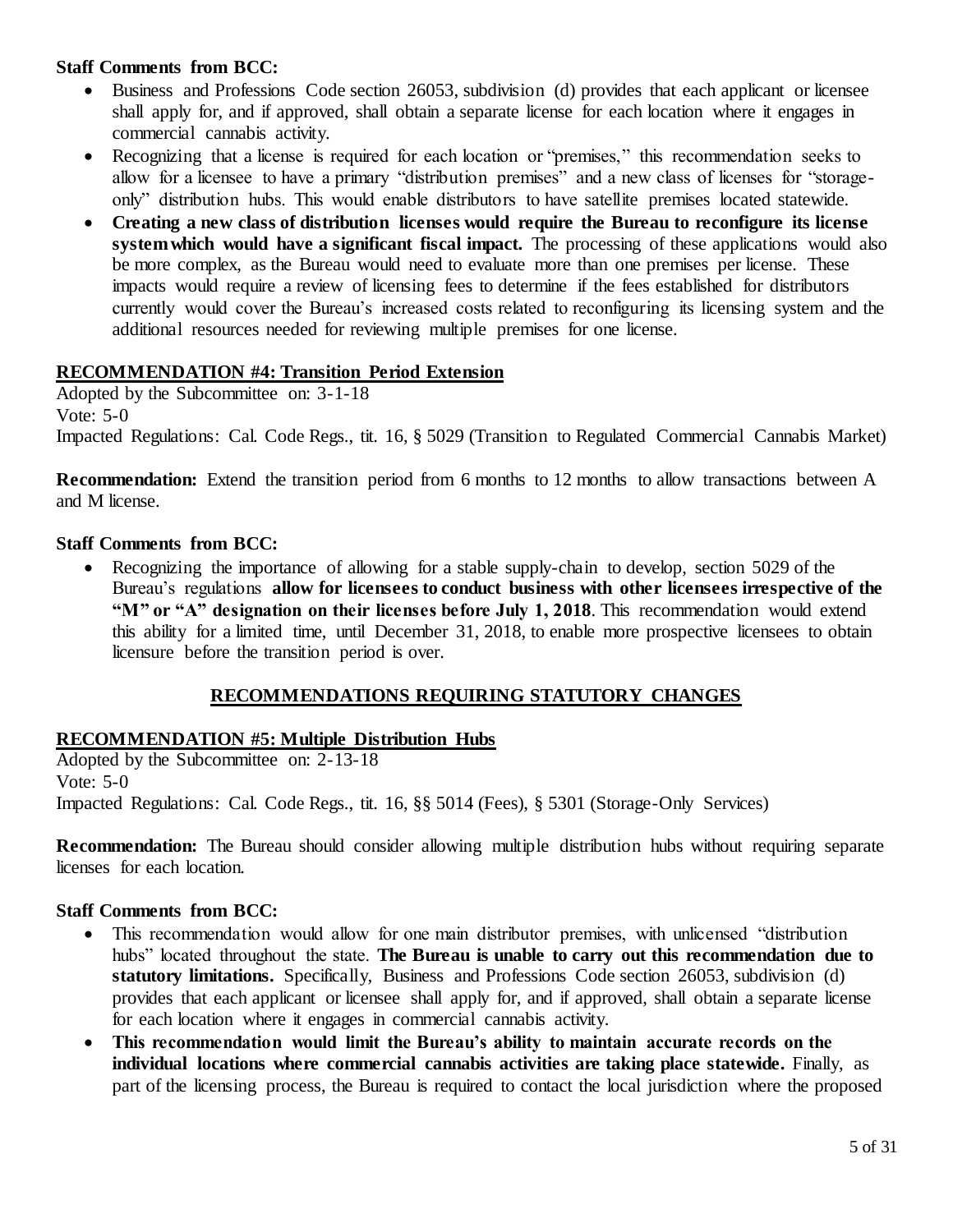premises will be to verify that the applicant is in compliance with the local jurisdiction. Allowing unlicensed locations **would be going around the local approval process**.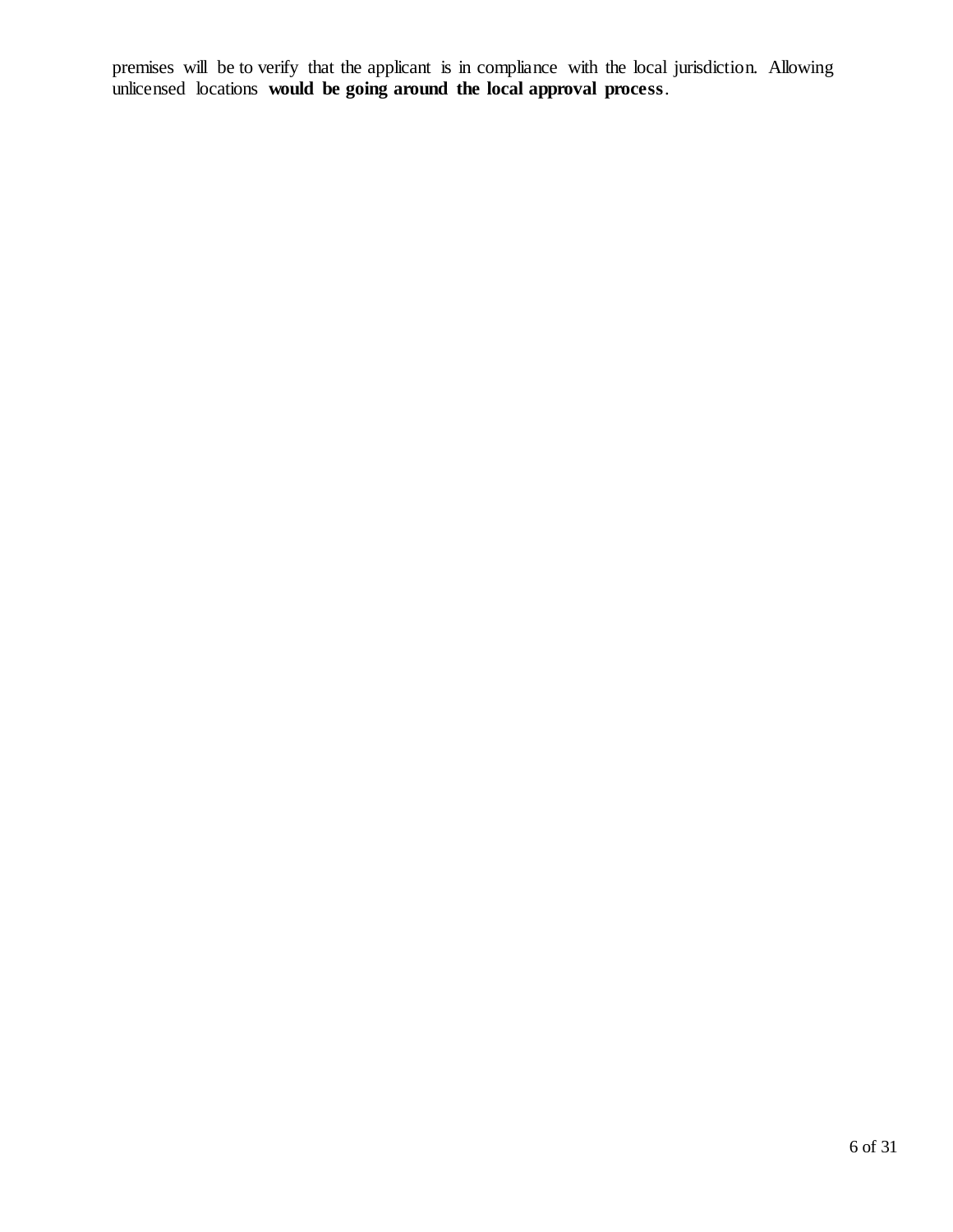# **SUBCOMMITTEE ON ENFORCEMENT**

# **RECOMMENDATIONS RELATED TO REGULATORY CHANGES**

### **RECOMMENDATION #1: Enforcement Authority**

 Adopted by the Subcommittee on: 2-13-18 Vote: 7-0 Impacted Regulations: Cal. Code Regs., tit. 16, § 5800 et seq., § 5040, and § 5041

**Recommendation:** The Bureau should 1) clearly identify the enforcement authority regarding advertisement and placement; 2) clearly communicate who the enforcement authority is and how to contact them with complaints; 3) collect data on enforcement actions; and 4) require all advertisements have information regarding the license holder placing the advertisement.

#### **Staff Comments from BCC:**

- 1) **Each licensing authority has the ability to enforce statutory and regulatory provisions for its licensees.** In addition to the licensing authorities, there are also provisions of law related to advertising enforced by other agencies, such as the Outdoor Advertising Act, codified under Business and Professions Code section 5200, which is under the authority of the Department of Transportation.
- 2) **All licensing authorities have contact information for where to submit complaints.** The Bureau accepts complaints through its online system or by phone, email, or mail.
- **3) All licensing authorities will be collecting data related to its enforcement actions.**
- 4) Business and Professions Code section 26151 **requires all advertisements and marketing to identify the licensee** placing the advertisement by requiring their state license number.

#### **RECOMMENDATION #2: Clarify Difference Between Citations and Orders of Abatement and Clarify References**

 Adopted by the Subcommittee on: 2-13-18 Vote: 7-0

Impacted Regulations: Cal. Code Regs., tit. 16, § 5802 (Citations; Orders of Abatement; Administrative Fines)

**Recommendation:** The Bureau of Cannabis Control should 1) clarify an order of abatement versus a citation; 2) clean up language and clarify its process and procedural guidelines within the regulations, reference and citation sections.

#### **Staff Comments from BCC:**

 • The Bureau **can examine the text of the regulations to determine what clarifications could be made**  in the language to clarify the differences between a citation and order of abatement. The reference list within each regulatory section is required by statute.

### **RECOMMENDATION #3: Video Surveillance**

 Adopted by the Subcommittee on: 3-1-18 Vote: 7-1 Impacted Regulations: Cal. Code Regs., tit. 16, § 5044 (Video Surveillance System)

**Recommendation:** All licensing authorities should require that all areas where waste is stored, processed, handled, and properly disposed of, be covered by video surveillance.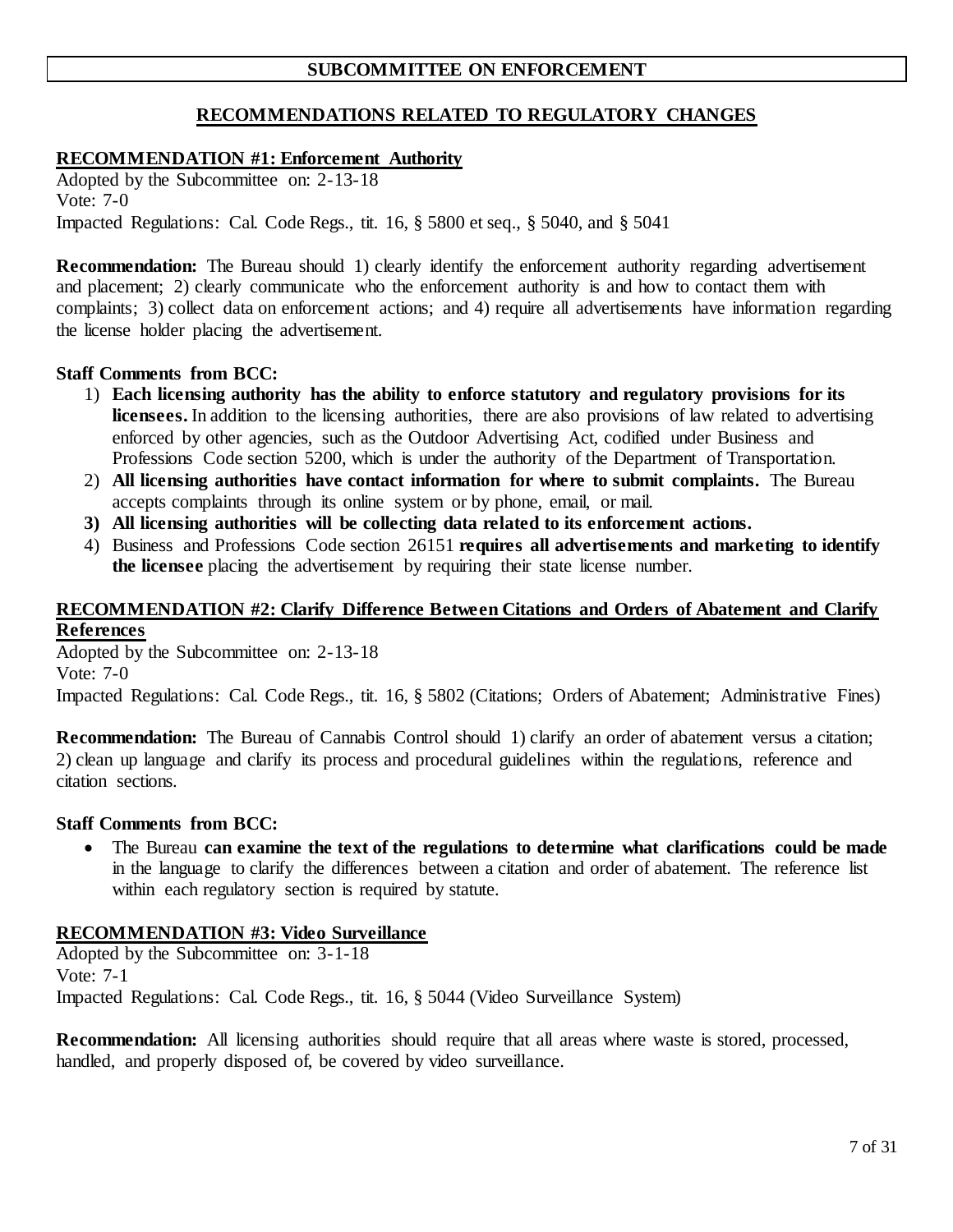• The licensing authorities could consider adding this requirement; however, this **would increase the costs for licensees** to have additional video surveillance equipment and video storage.

# **RECOMMENDATION #4: Security Personnel Standards**

 Adopted by the Subcommittee on: 3-1-18 Vote: 8-0 Impacted Regulations: Cal. Code Regs., tit. 16, § 5045 (Security Personnel)

 **Recommendation:** All licensing authorities should consider establishing standards for security personnel for cultivation, manufacturing and distribution.

### **Staff Comments from BCC:**

 • Current regulations require all retail licensees, microbusiness licensees that engage in retail sale, and event organizers to hire or contract for security personnel. **Extending this requirement to all licensees**  would increase costs for licensees who have premises that are not open to the public.

### **RECOMMENDATION #5: Health Related Claims**

 Adopted by the Subcommittee on: 3-1-18 Vote: 4-3-1 Impacted Regulations: N/A

 **Recommendation:** The Department of Public Health should develop enforcement provisions to ensure that the public has the ability to challenge health related claims about cannabis and a means to adjudicate evidence for their claims.

#### **Staff Comments from CDPH:**

 • This is addressed as a label prohibition in Section 40410 (e) any health-related statement that is untrue or misleading. Any health-related statement must be supported by the totality of publicly available scientific evidence (including evidence from well-designed studies conducted in a manner which is consistent with generally recognized scientific procedures and principles), and for which there is significant scientific agreement, among experts qualified by scientific training and experience to evaluate such claims.

### **RECOMMENDATION #6: Advertising**

 Adopted by the Subcommittee on: 2-13-18 Impacted Regulations: Cal. Code Regs., tit. 16, § 5040 (Advertising Placement) and § 5041(Age Confirmation Vote: 7-0 in Advertising)

**Recommendation:** The Bureau should 1) clarify rules and provide direction regarding what type and where advertising is allowed; 2) collect data on when and where advertising rules were violated and if the violation was targeted to minors.

#### **Staff Comments from BCC:**

 • **Business and Professions Code section 26150 defines "advertisement"** for the purposes of the Medicinal and Adult-Use Cannabis Regulation and Safety Act (MAUCRSA). Advertising is prohibited near schools, day care centers and youth centers, as well as on billboards on an interstate or state highway that crosses the California Border by statute. Additionally, advertisement is restricted to where at least 71.6% is reasonably expected to be 21 years of age or older.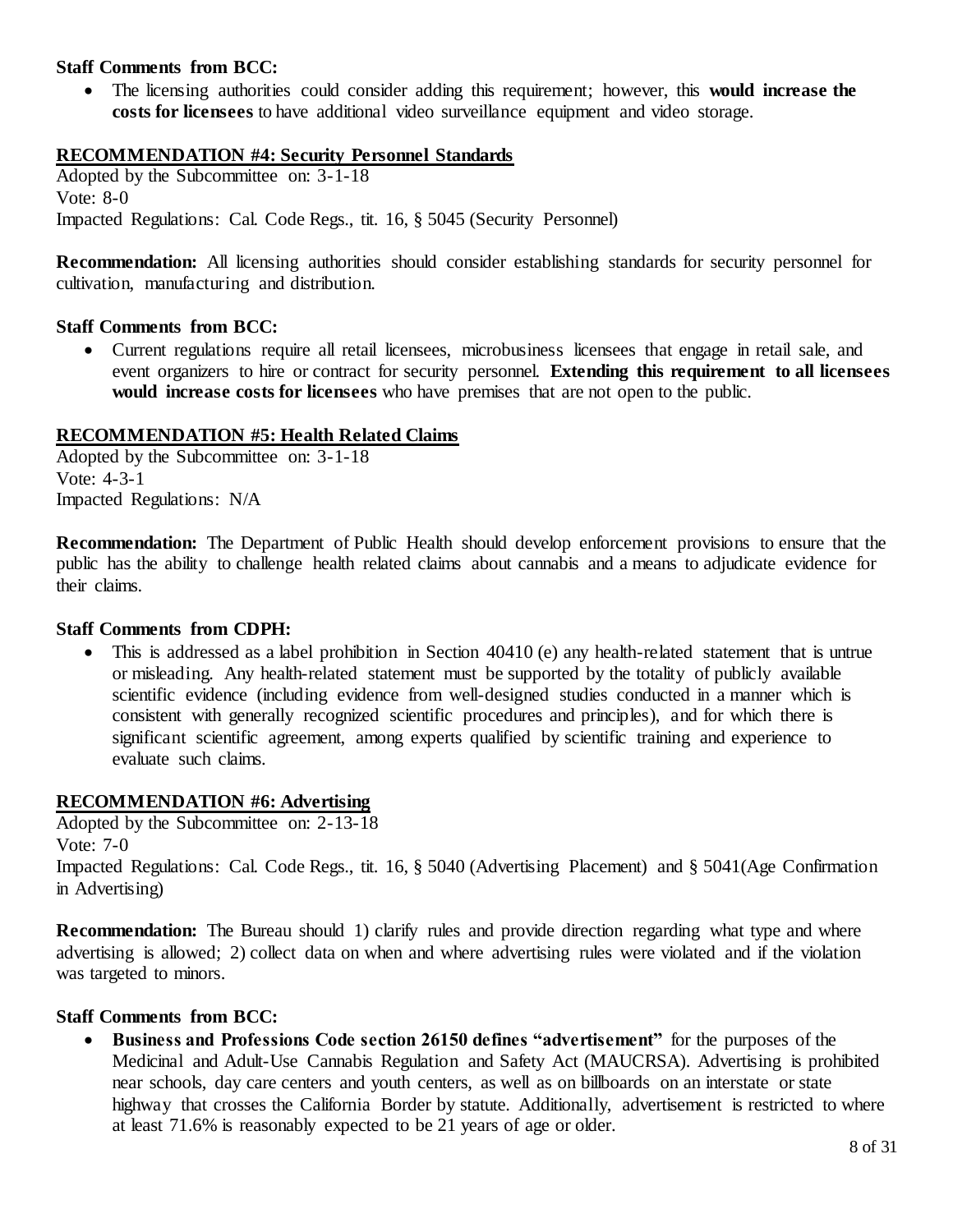• **The Bureau cannot change these statutory requirements but could explore clarifying the language**  within its regulations. Each licensing authority will have data regarding any disciplinary action taken against its licensees for violations, including advertising targeted towards minors.

# **RECOMMENDATION #7: Unlicensed Collectives**

Adopted by the Subcommittee on: 2-13-18

Vote: 4-3

Impacted Regulations: Cal. Code Regs., tit. 16, § 5800 et seq. (Enforcement)

**Recommendation:** The Bureau, before taking any enforcement action on unlicensed collectives should give the business the opportunity to demonstrate an attempted effort for good faith compliance.

# **Staff Comments from BCC:**

• The **Bureau has discretion to provide warnings and education** to a person on how to obtain a license as well as to consider information from a person before taking an enforcement action.

### **RECOMMENDATION #8: Public Records Act Requests**

 Adopted by the Subcommittee on: 2-13-18 Vote: 7-0 Impacted Regulations: N/A

 **Recommendation:** The Bureau should include language in regards to sharing information between the Bureau and local government entities that acknowledge the information shared is in accordance with the public requests act and protects information that is not discoverable under the public information requests act.

### **Staff Comments from BCC:**

 • The Bureau is required to follow the laws related to access to information under the Public Records Act.  **The Bureau's regulations apply only to licensees therefore, such statement would not be appropriate in regulation.** 

### **RECOMMENDATION #9: Labor Standards**

 Adopted by the Subcommittee on: 3-1-18 Vote: 8-0 Impacted Regulations: Cal. Code Regs., tit. 16, § 5800 et seq. (Enforcement)

 **Recommendation:** All licensing authorities should explore amending the regulations to include violations of labor standards as part of the licensing process and enforcement, which should include revocation of the license.

- • Business and Professions Code section 26201 states that the standards established by the state for health and safety, environmental protection, food safety, security, testing, and worker protections **shall be the minimum standards for all licensees statewide**. Additionally, Business and Professions Code section 26030 provides as grounds for discipline, failure to comply with any state law, or knowing violations of any state or local law, ordinance, or regulation conferring worker protections or legal rights on the employees of a licensee. Therefore, **the statute already provides for this recommendation in part.**
- • The Bureau **can amend regulations** to include a requirement that applicants disclose any prior labor violations and provide that prior violations may be grounds for denial of a license.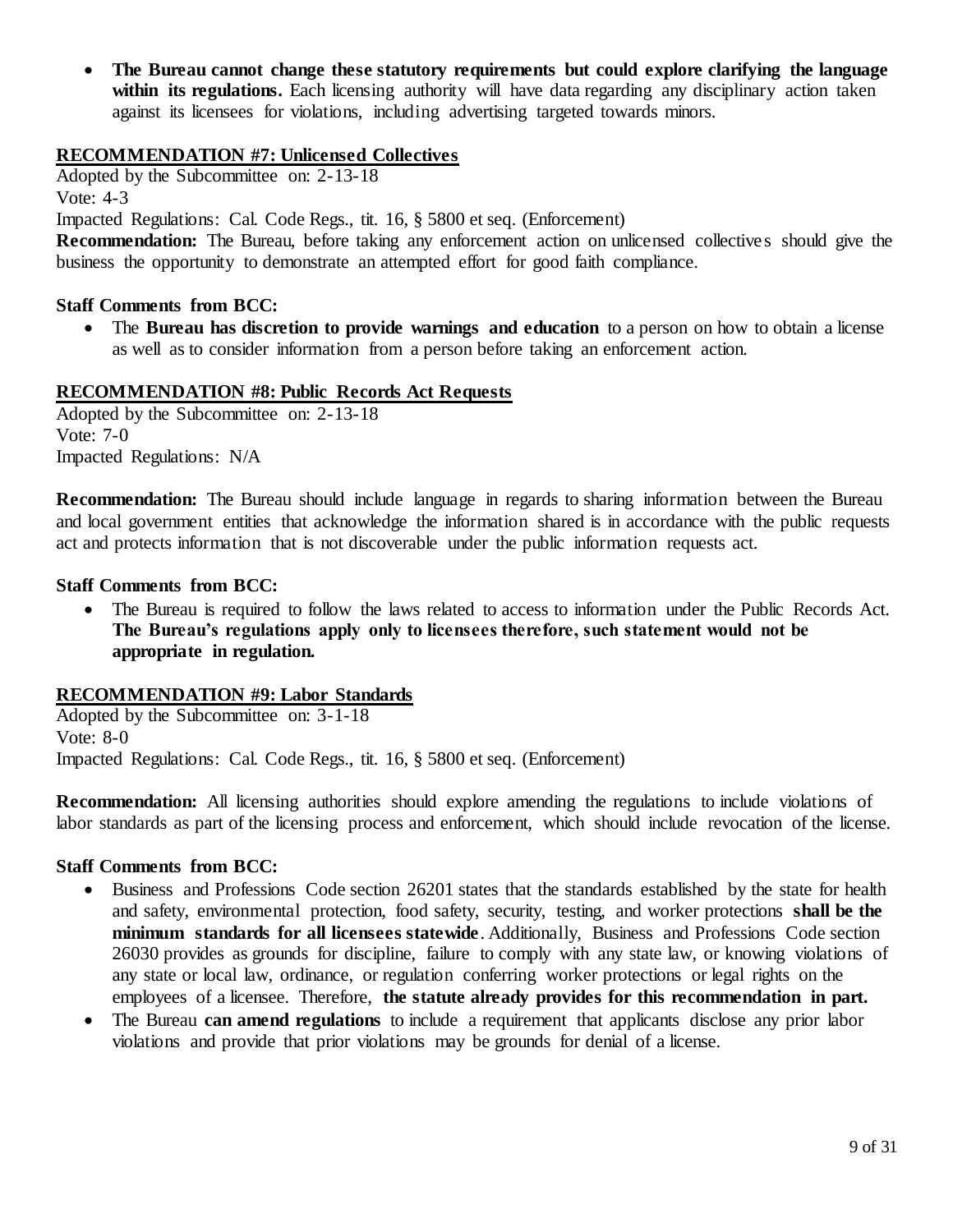# **RECOMMENDATIONS REQUIRING STATUTORY CHANGES**

### **RECOMMENDATION #10: Waste**

 Adopted by the Subcommittee on: 3-1-18 Impacted Regulations: Cal. Code Regs., tit. 16, § 5054 (Destruction of Cannabis Products Prior to Disposal) and § 5055 (Cannabis Waste Management) Vote: 8-0

 **Recommendation:** In order to be consistent with the protection of health and safety, we recommend to all licensing authorities that they explore differentiating types of waste and explore the possibility of a cannabis-specific licensed waste hauler, and the possibilities of usage of waste beyond destruction.

### **Staff Comments from BCC:**

- The **licensing authorities do not have jurisdiction to license waste haulers**.
- • Waste management laws under Division 30 of the **Public Resources Code contain requirements applicable to waste, including cannabis waste.** Any provisions regarding waste must be consistent with the Department of Resources Recycling & Recovery (CalRecycle), and local agencies responsible for administration of California's statues and regulations pertaining to solid waste management.
- • Current regulations allow for a licensee to self-haul cannabis waste to one, or more, of the solid waste facilities, or to allow a waste hauler permitted by a local agency to do so. Further, current regulations allow for licensees to compost cannabis waste on their licensed premises.

### **RECOMMENDATION #11: Online Advertising**

 Adopted by the Subcommittee on: 2-13-18 Vote: 7-0 Impacted Regulations: Cal. Code Regs., tit. 16, § 5040 (Advertising Placement)

 **Recommendation:** Look into the possibility of having any unlicensed businesses' online advertising and marketing removed.

### **Staff Comments from BCC:**

 • The licensing authorities, as well as local jurisdictions, may take action for unlicensed activity when it violates law. However, **the licensing authorities' regulatory authority only extends to licensees.**

#### **RECOMMENDATION #12: Local Government Communication on Licensees**

 Adopted by the Subcommittee on: 2-13-18 Vote: 7-0 Impacted Regulations: N/A

 **Recommendation:** The Bureau should clearly identify a path for communication between the Bureau and local governments to share information regarding licensees' application information, criminal or civil judgments or disciplinary action. The communication should happen within a mandated timeframe with protocols in place for communication acknowledgment.

#### **Staff Comments from BCC:**

 • Business and Professions Code section 26055 **already establishes a path of communication with the local jurisdictions** regarding local ordinances and applications. The Bureau is currently using this path of communication to effectively share information with local jurisdictions.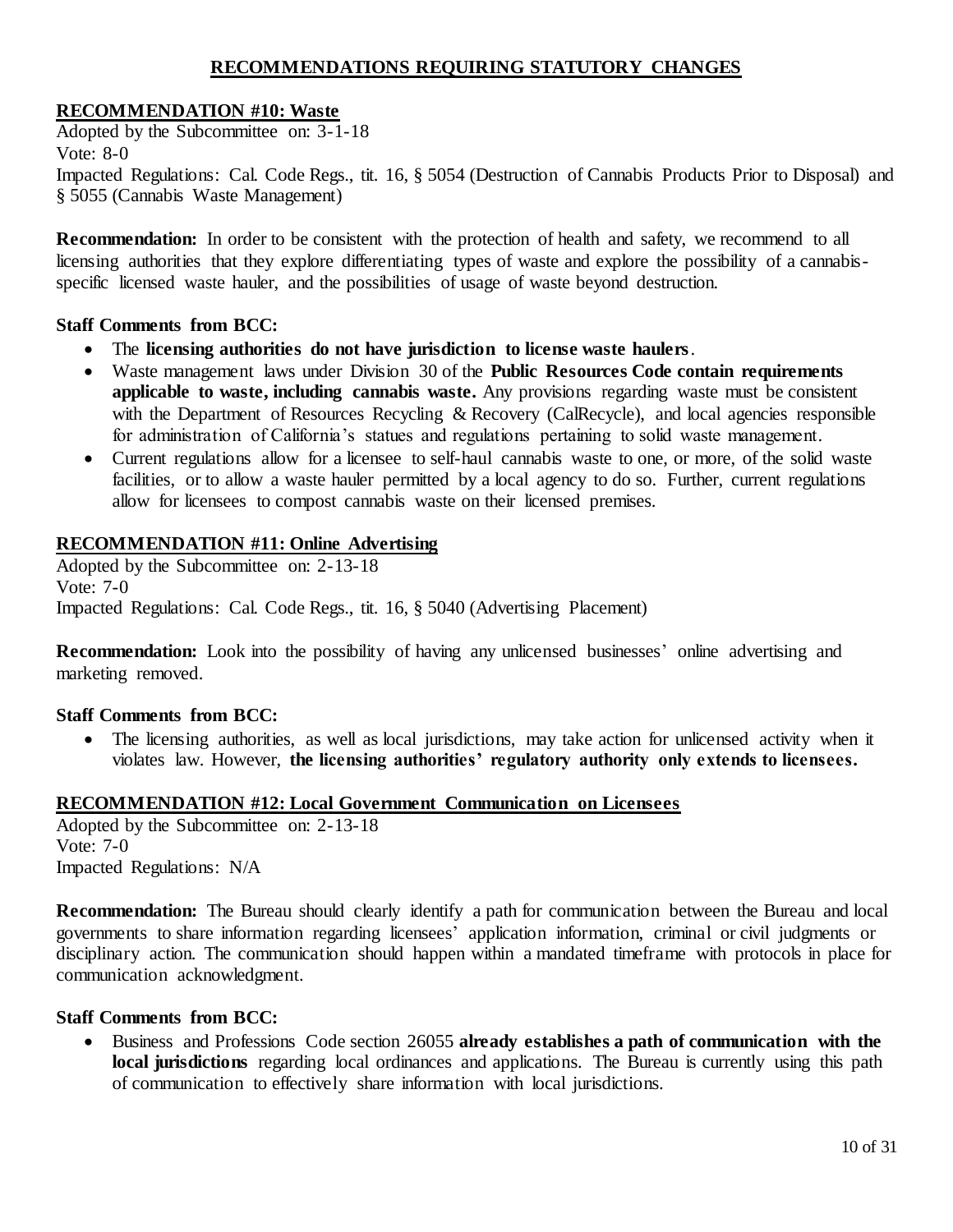# **RECOMMENDATION #13: Local Government Communication on Violations**

 Adopted by the Subcommittee on: 2-13-18 Vote: 7-0 Impacted Regulations: N/A

 **Recommendation:** The Bureau should clearly identify a path for communication between the Bureau and local governments regarding labor code violations, OSHA violations, fire code violations and any other local violations.

### **Staff Comments from BCC:**

 • Business and Professions Code section 26055 **already establishes a path of communication with the local jurisdictions** regarding local ordinances and applications. The Bureau is currently using this path of communication to effectively share information with local jurisdictions.

#### **RECOMMENDATION #14: Hazard Identification Standards**

 Adopted by the Subcommittee on: 3-1-18 Vote: 8-0 Impacted Regulations: N/A

 **Recommendation:** All regulatory agencies should standardize how hazards that are unique to the cannabis industry are identified and how fire agencies statewide are notified of such hazards.

### **Staff Comments from BCC:**

• The licensing authorities **do not have authority to promulgate regulations for fire agencies**.

# **RECOMMENDATION #15: Education for First Responders**

 Adopted by the Subcommittee on: 3-1-18 Vote: 8-0 Impacted Regulations: N/A

 **Recommendation:** Licensing agencies should quickly start to address the educational needs of first responders related to cannabis.

- The Bureau **does not have authority to promulgate regulations for first responders**.
- • However, the licensing authorities are working with local jurisdictions on issues related to commercial cannabis operations, including providing education materials when appropriate. Educational efforts of the licensing programs must be funded by the revenue generated from licensing fees; thereby, **may increase the costs for licensees.**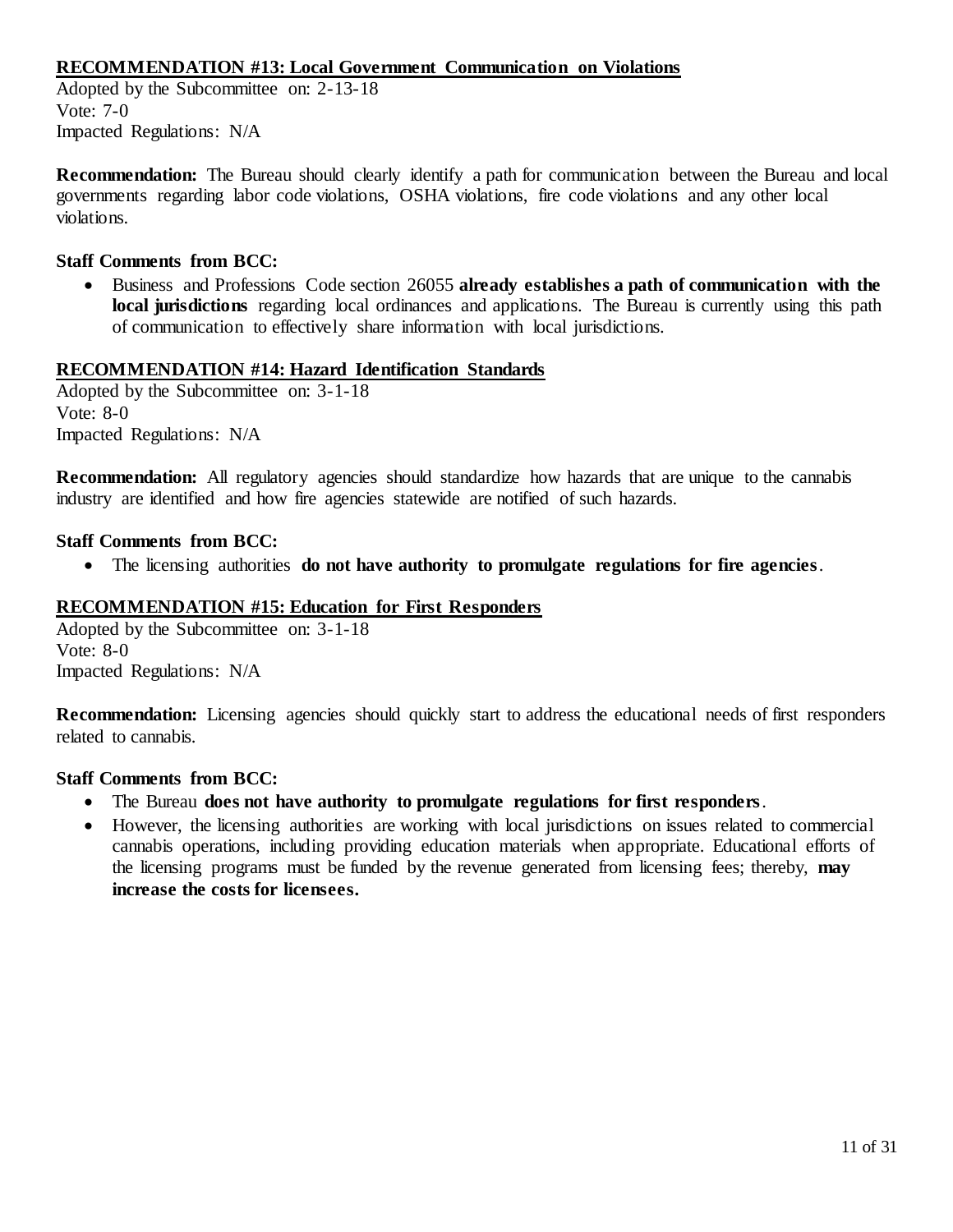# **RECOMMENDATIONS RELATED TO REGULATORY CHANGES**

# **RECOMMENDATION #1: State Level Equity Licensing Program**

**Adopted by the Subcommittee on:** 2-13-18 **Vote:** 3-0 **Impacted Regulations:** N/A

 **Recommendation:** The Bureau and the state licensing authorities should develop a state-level equity licensing program that supports the local equity licensing programs that have been developed and supports equity applicants from jurisdictions where programs have not been developed.

### **Staff Comments from BCC:**

- The licensing authorities **can consider** developing a state equity program.
- • However, the state will face **significant challenges in developing a program that meets the needs of each local jurisdiction.** The state will have to ensure that the regulations do not conflict or restrict local programs which may be impossible given the large number of jurisdictions – 482 cities and 58 counties - within the state.

### **RECOMMENDATION #2: Earmarks, Fee Waivers, and Loans**

 Adopted by the Subcommittee on: 3-1-18 Vote: 4-0 Impacted Regulations: Cal. Code of Regs., tit. 16, § 5014 (Fees)

 **Recommendation:** Consider providing earmarks from tax revenue for equity programs, licensing fee waivers, and possible loans and/or low interest loan programs to allow for the payment of licensing fees at a later date for applicants that have already been approved for extensions at the city-level. Use transparent, voluntary information and data collection regarding equity applicants, such as an applicant's race, to drive policy decisions.

### **Staff Comments from BCC:**

- • Business and Professions Code sections 26012 and 26180 *et seq.* require the imposition of scaled fees based on an amount that funds the cost of the licensing authorities' programs. The licensing authorities  **could consider reducing fees for certain applicants**; however, the total amount of fees collected must still equal the cost of the regulatory program's expenses so **those amounts would likely be paid by other licensees**.
- • Currently, the licensing authorities **do not have specific authority to provide loans**. Earmarks, fee waivers, or loans to licensees would have to be accounted for in the Bureau's budget which must be submitted to and approved by the Department of Finance through the annual budgeting process.

### **RECOMMENDATION #3: Fee Installments and Deferrals**

 Adopted by the Subcommittee on: 3-1-18 Vote: 4-0 Impacted Regulations: Cal. Code of Regs., tit. 16, § 5014 (Fees)

 **Recommendation:** Include an option to pay fees in installments or defer fees for social equity applicants. Modify the regulations to allow a license to be issued, contingent on continued payment of the fee if in installments.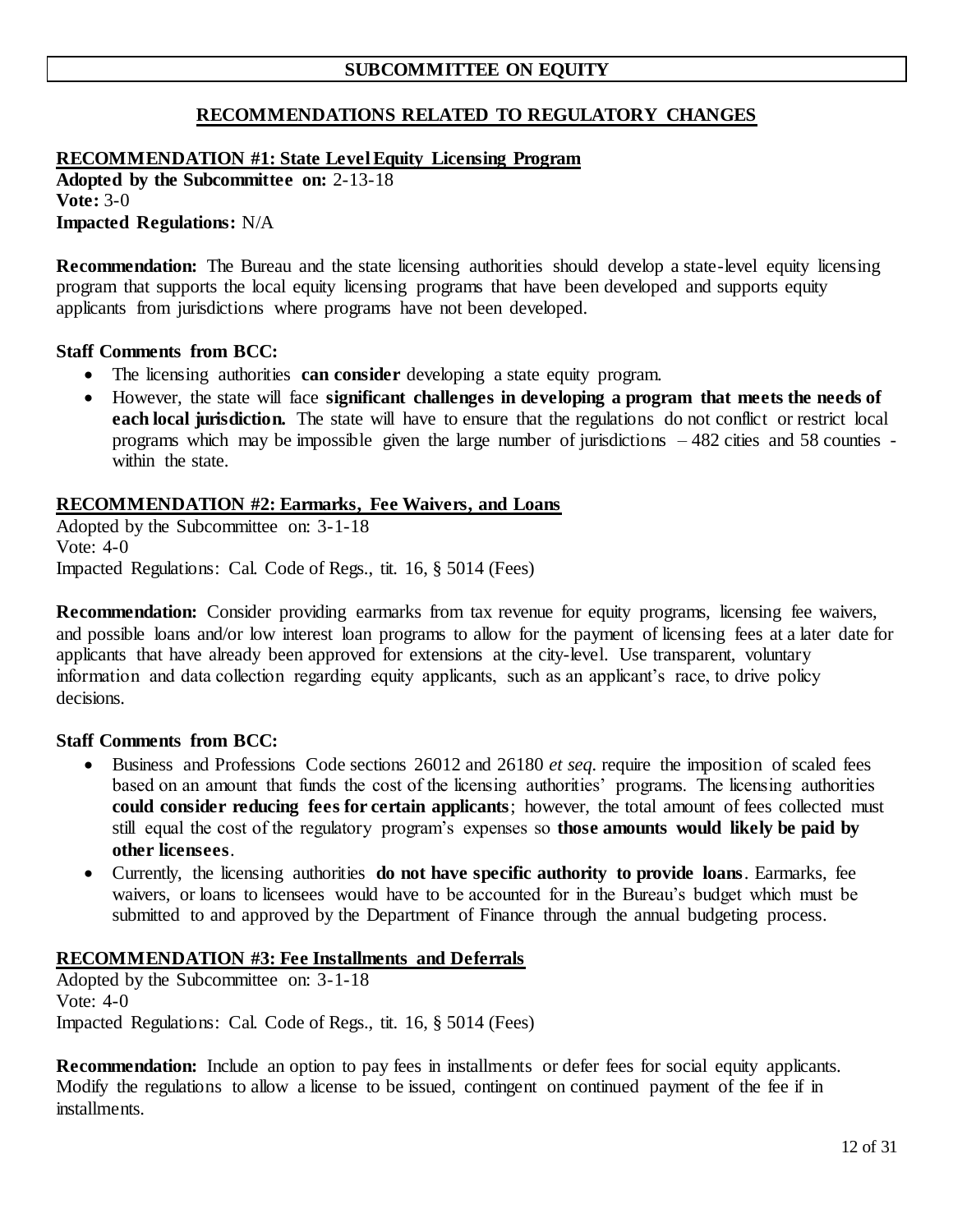- • Business and Professions Code sections 26012 and 26180 *et seq.* require the imposition of scaled fees based on an amount that funds the cost of the licensing authorities' programs. The licensing authorities  **could only consider installment payments of fees that still allow them to collect funds** that meet the annual costs of the licensing programs.
- • Further, there would be a **fiscal impact to the Bureau** for the costs associated with reconfiguring the licensing system, making changes to the Bureau's licensing program including changes to the regulations, and to account for the additional staff time for tracking the payments. **These increased costs would need to be accounted for in the licensing fees which could lead to an overall increase in fees.**

# **RECOMMENDATIONS REQUIRING STATUTORY CHANGES**

# **RECOMMENDATION #4: Research Support**

 Adopted by the Subcommittee on: 3-1-18 Vote: 4-0 Impacted Regulations: N/A

 **Recommendation:** All types of funding and bidding processes are considered by the state to acquire funds to cover the cost of research on diversity issues in the cannabis industry.

## **Staff Comments from BCC:**

 • Revenue and Taxation Code section 34019 allocates cannabis revenue and provides for disbursements from the Tax Fund, for various purposes including youth and educational programs, research on the impact of the cannabis laws, and public safety measures. **Various state agencies are responsible for determining the criteria and the recipients of money from this fund.** 

### **RECOMMENDATION #5: Access to Property and Premises**

 Adopted by the Subcommittee on: 2-13-18 Vote: 3-0 Impacted Regulations: Cal. Code of Regs., tit. 16, § 5025 (Premises)

**Recommendation:** As part of a social equity program, the three licensing authorities to the extent allowed by statute, should explore access for equity applicants to property and premises. This could include working with local licensing programs to allow annual licensees to sublease a portion of their licensed premises to an equity applicant; allowing co-location or shared premises by equity applicants; developing pre-licensing programs for equity applicants; and, to the extent possible, creating incentives and protections for property owners to lease to equity applicants.

### **Staff Comments from BCC:**

 • Business and Professions Code section 26053 requires each applicant and licensee must apply for and obtain a license for each location where commercial cannabis activity is conducted. The regulations allow for co-location on a parcel or in a facility if each licensee has a separate designated area that makes up its premises. **The licensing authorities only have the authority to promulgate regulations applicable to applicants and licensees, not property owners.** 

### **RECOMMENDATION #6: Data Collection**

 Adopted by the Subcommittee on: 3-1-18 Vote: 4-0 Impacted Regulations: N/A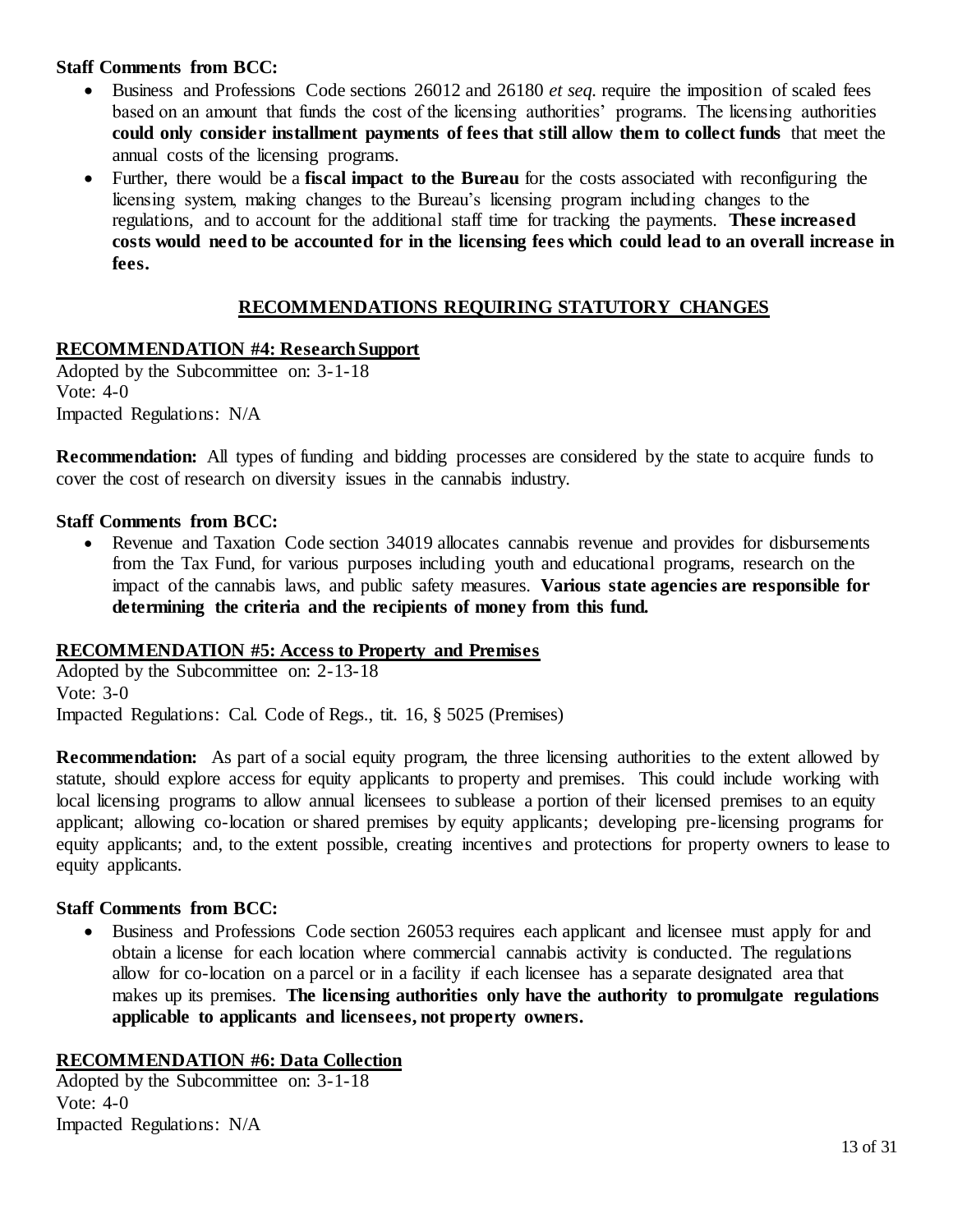**Recommendation:** Strongly urge the state licensing authorities to voluntarily and anonymously collect demographic and other data (e.g. prior convictions, veteran status, etc.) to determine equity in licensing and explore options for making the data available to the public. Create a data use policy that characterizes the quality of the data collected.

#### **Staff Comments from BCC:**

 • **Existing laws does have requirements for data collection.** For example, the Information Practices Act, codified under Civil Code section 1798 et seq., limits the collection, management and dissemination of personal information by state agencies. Specifically, Civil Code section 1798.14 provides that each state agency shall maintain in its records only personal information which is relevant and necessary to accomplish a purpose of the agency required or authorized by the California Constitution or statute.

### **OTHER**

# **RECOMMENDATION #7: Funding of a Social Equity Program**

**Adopted by the Subcommittee on:** 2-13-18 **Vote:** 3-0 **Impacted Regulations:** N/A

**Recommendation:** The three licensing entities should develop a social equity program that takes into consideration the work that the local licensing authorities have done in this area and consider developing a mechanism to prioritize the funding and the costs of developing a social equity program.

#### **Staff Comments from BCC:**

- • The Bureau must prioritize funding to meet its obligations under the Medicinal and Adult-use Cannabis Regulation and Safety Act (MAUCRSA), which does not currently contain provisions for a social equity  program, therefore **it could not be prioritized over other obligations**.
- However, the Bureau will be examining the feasibility of a non-profit license as required by Business and Professions Code section 26070.5.

#### **RECOMMENDATION #8: Local Program Models**

 Adopted by the Subcommittee on: 3-1-18 Vote: 4-0 Impacted Regulations: N/A

 **Recommendation:** In the development of a state equity program, information, processes, and models from existing equity programs in Sacramento, Los Angeles, San Francisco, and Oakland should be examined and utilized. This information should be used to support the development of a state-adopted policy statement that embraces a statewide equity program.

- The licensing authorities have examined the equity programs referenced above and will be able to use this information to support the development of any state equity program.
- However, **the state will face significant challenges in developing a program that meets the nee ds of each local jurisdiction.** The state will have to ensure that the regulations do not conflict or restrict local programs which may be impossible given the large number of jurisdictions within the state.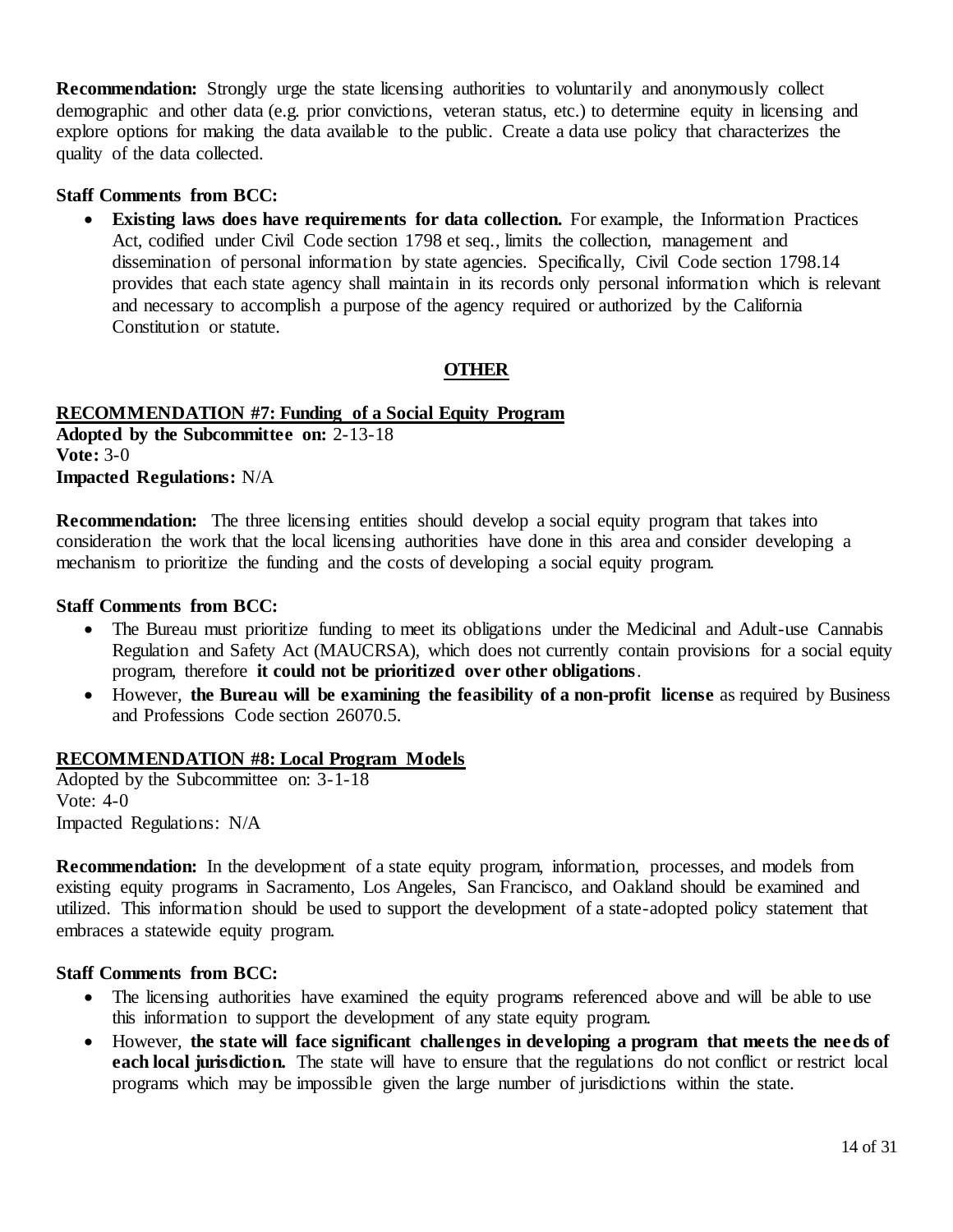# **SUBCOMMITTEE ON LICENSING APPLICATION**

# **RECOMMENDATIONS RELATED TO REGULATORY CHANGES**

## **RECOMMENDATION #1: Labor Standards**

 Adopted by the Subcommittee on: 2-13-18 Vote: 2-1 Impacted Regulations: N/A

 **Recommendation:** Applicants should be required to submit a plan for compliance with labor standards and disclose previous labor law violations.

#### **Staff Comments from BCC:**

- Business and Professions Code section 26051.5 requires an applicant to submit to the licensing authority specific procedures which do not include compliance with labor standards. Additionally, Business and Professions Code section 26051 contains requirements related to labor peace agreements.
- • If the regulations were amended as recommended **the licensing authorities would need additional resources** to obtain documentation related to previous labor law violations, review the information, and make determinations as to whether a license would be denied based on those violations. Further, **this evaluation would extend the time to process an application while the prior violations are investigated and evaluated.**

#### **RECOMMENDATION #2: Disclosure of Owners**

 Adopted by the Subcommittee on: 3-1-18 Impacted Regulations: Cal. Code Regs., tit. 16, § 5002 (Annual License Application Requirements) Vote: 3-0

**Recommendation:** Require an applicant for an annual license who lists any corporation or other entity as an owner, to also disclose the names of the owner(s) of the corporation or other entity.

### **Staff Comments from BCC:**

- An owner includes a person with an aggregate ownership interest of 20% or more in the person applying for a license, which can include a firm, association, corporation, limited liability company, or other entity. Any owner that is an entity is required to be disclosed to the Bureau.
- **The regulations could be amended to clarify this requirement.**

### **RECOMMENDATION #3: Information from Corporation Owners**

 Adopted by the Subcommittee on: 3-1-18 Impacted Regulations: Cal. Code of Regs., tit. 16, § 5004 (Financial Interest in a Commercial Cannabis Vote: 2-1 Business)

**Recommendation:** Require any corporation or other entity listed on the annual license application who has a financial interest, to disclose the name, birthdate, and copy of government issued identification for all individuals who are the owner(s) of the corporation or other entity. These individuals shall not be required to submit the information required of owners under Section 5002 (c) (20).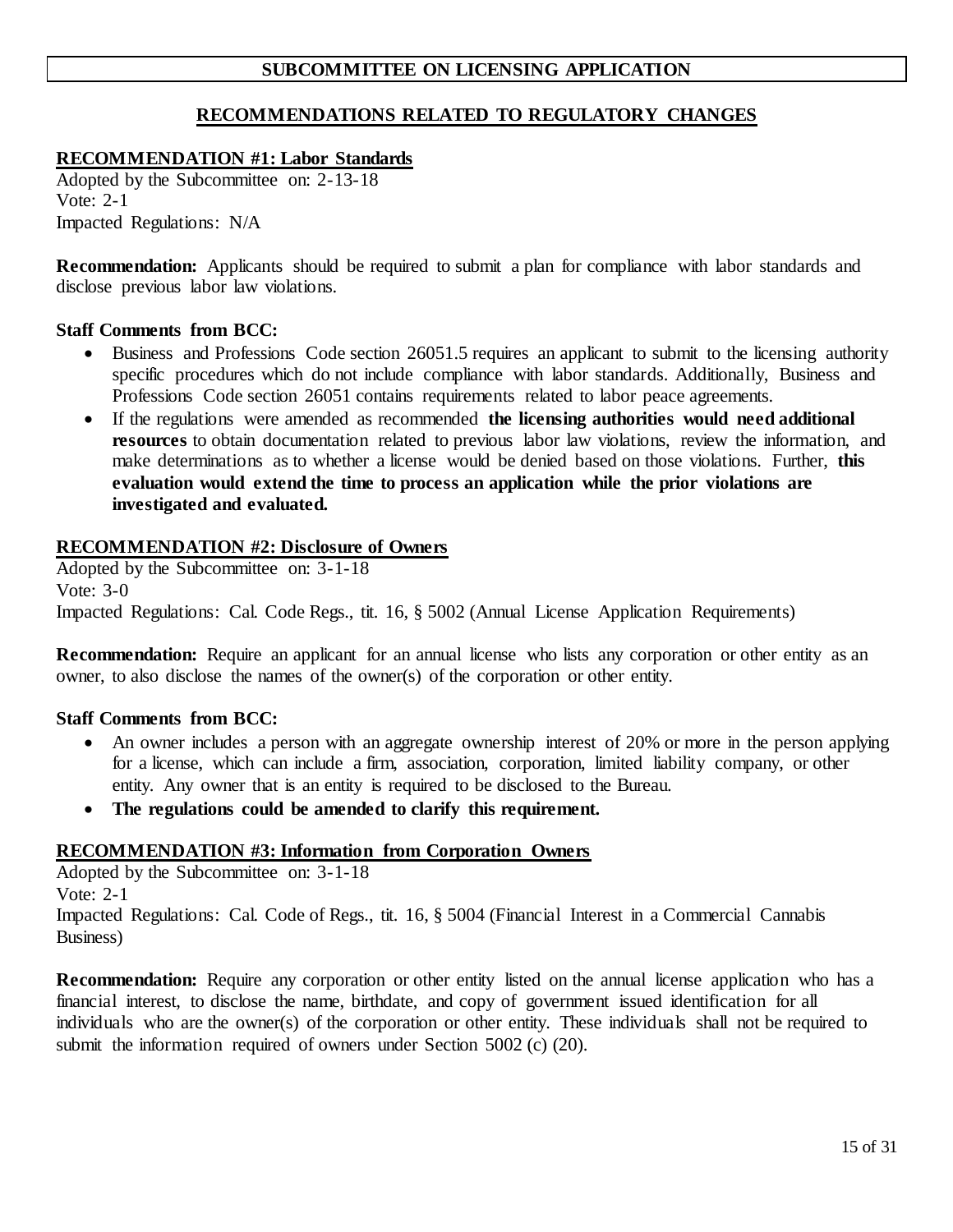- • Business and Professions Code section 26051.2, subdivision (d) requires that the application include a list of every person with a financial interest in the business to be licensed.
- • Section 5004 of the Bureau's regulations further defines a financial interest, and the information that must be provided for all individuals with a financial interest.
- The **regulations could be amended to clarify** that the list must also include entities, not just individuals, with a financial interest.

## **RECOMMENDATION #4: Annual Fees**

 Adopted by the Subcommittee on: 3-1-18 Vote: 3-0 Impacted Regulations: Cal. Code of Regs., tit. 16, § 5014 (Fees)

**Recommendation:** The licensing authorities should evaluate the amount of annual fees, especially fees paid by people with disabilities and military veterans.

### **Staff Comments from BCC:**

- • Business and Professions Code sections 26012 and 26180 *et seq.* provide for the collection of fees, including the requirement to establish a fee scale based on the size of the business that covers the cost of enforcement and administration.
- • The licensing authorities **are not required to levy a specific fee and could explore different fees as needed.**

### **RECOMMENDATION #5: A and M Licenses and Transition Period**

 Adopted by the Subcommittee on: 3-1-18 Commercial Cannabis Market) Vote: 3-0 Impacted Regulations: Cal. Code of Regs., tit. 16, § 5014 (Fees) and § 5029 (Transition to Regulated

**Recommendation:** Combine application and annual renewal fees for A and M licensees conducting the same business activities at the same licensed premises and to extend the grace period until January 1, 2020 under Section 5029 subdivision (b)(1).

### **Staff Comments from BCC:**

- • Business and Professions Code sections 26012 and 26180 et seq. provide for the collection of fees, including the requirement to establish a fee scale based on the size of the business that covers the cost of enforcement and administration.
- • The licensing authorities **are not required to levy a specific fee and could explore a combined fee** for a person seeking an M and an A license for the same cannabis activity.
- • Section 5029 of the Bureau's regulations provide for a transition period which allows licensees to conduct business with other licensees irrespective of the "M" or "A" designation. The regulations could be amended to change the end date of the transition period; however, this **would further delay implementation of certain regulatory requirements**.

### **RECOMMENDATION #6: Use of Preparers**

 Adopted by the Subcommittee on: 2-13-18 Impacted Regulations: Cal. Code of Regs., tit. 16, § 5003 (Designation of Owner) Vote: 3-0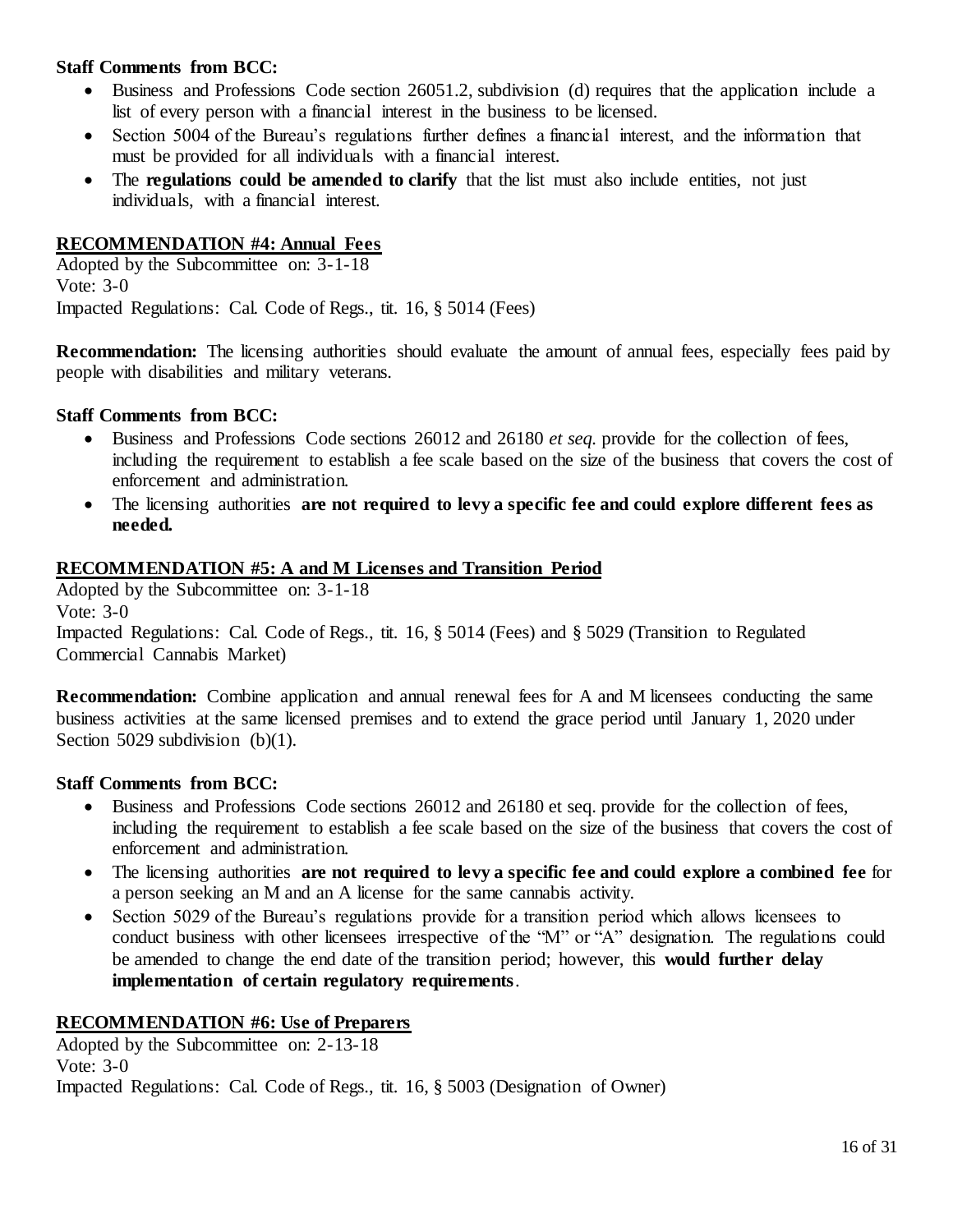**Recommendation:** Allow the use of preparers to assist applicant in preparing applications.

# **Staff Comments from BCC:**

 • **Nothing in law or regulation prohibits an applicant from procuring assistance in preparing the application.** Regulations can be amended to provide for language that allows a third party to submit the application on behalf of the applicant as long as the applicant is ultimately held responsible for the information submitted on its behalf.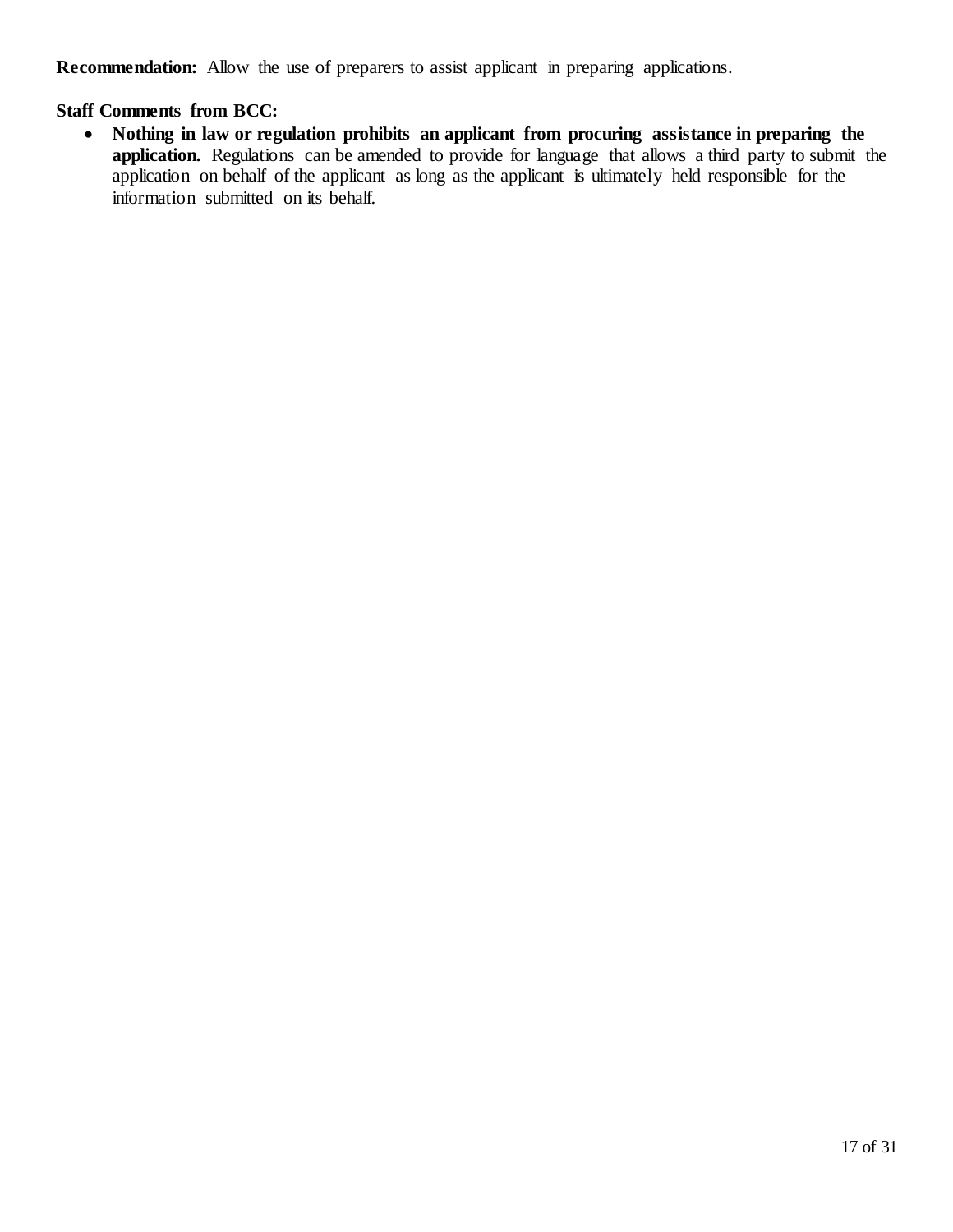# **SUBCOMMITTEE ON MANUFACTURERS**

# **RECOMMENDATIONS RELATED TO REGULATORY CHANGES**

## **RECOMMENDATION #1: Illustrative Guide**

 Adopted by the Subcommittee on: 3-1-18 Vote: 3-0-1

 (Labeling Requirements), §40405 (Primary Panel), §40406 (Additional Primary Panel Req.), §40408 Impacted Regulations: Cal. Code Regs., tit. 17, §40400 (Applicability), §40401 (Finished Product), §40403 (Informational Panel), §40410 (Labeling Restrictions), §40411 (Charac. Anticipated Effects), §40412 (Universal Symbol), §40415 (Packaging), §5303, 5412, 5413 (Bureau), §8212 (CDFA)

**Recommendation:** Create an illustrative guide for packaging and labeling broken down by the components of packaging and labeling.

#### Staff Comments from CDPH: No staff comments.

#### **RECOMMENDATION #2: Clarification on Packaging**

 Adopted by the Subcommittee on: 3-1-18 Vote: 4-0

 (Labeling Requirements), §40405 (Primary Panel), §40406 (Additional Primary Panel Req.), §40408 Impacted Regulations: Cal. Code Regs., tit. 17, §40400 (Applicability), §40401 (Finished Product), §40403 (Informational Panel), §40410 (Labeling Restrictions), §40411 (Charac. Anticipated Effects), §40412 (Universal Symbol), §40415 (Packaging), §5303, 5412, 5413 (Bureau), §8212 (CDFA)

 **Recommendation:** Provide clarification on the concepts of primary packaging, secondary packaging, and child-resistant packaging (with respect to primary v. secondary) and labeling.

Staff Comments from CDPH: No staff comments.

### **RECOMMENDATION #3: Child-Resistant Packaging**

 Adopted by the Subcommittee on: 3-1-18 Vote: 4-0 Impacted Regulations: Cal. Code Regs., tit. 17, §40415 (Packaging)

**Recommendation:** Clarify how and where child-resistant packaging should be used.

Staff Comments from CDPH: No staff comments.

### **RECOMMENDATION #4: Dosage Limits**

 Adopted by the Subcommittee on: 3-1-18 Impacted Regulations: Cal. Code Regs., tit. 17, §§ 40305-40306 (Req. for Edible and Non-edible Products) Vote: 4-0

 **Recommendation:** Increase the limitation on dosage from 2,000 mg to 4,000 mg for any non-edible medical product that is not restricted by statute; and raise the dosage limitation from 1,000 mg to 2,000 mg for non-edible adult use products.

Staff Comments from CDPH: No staff comments.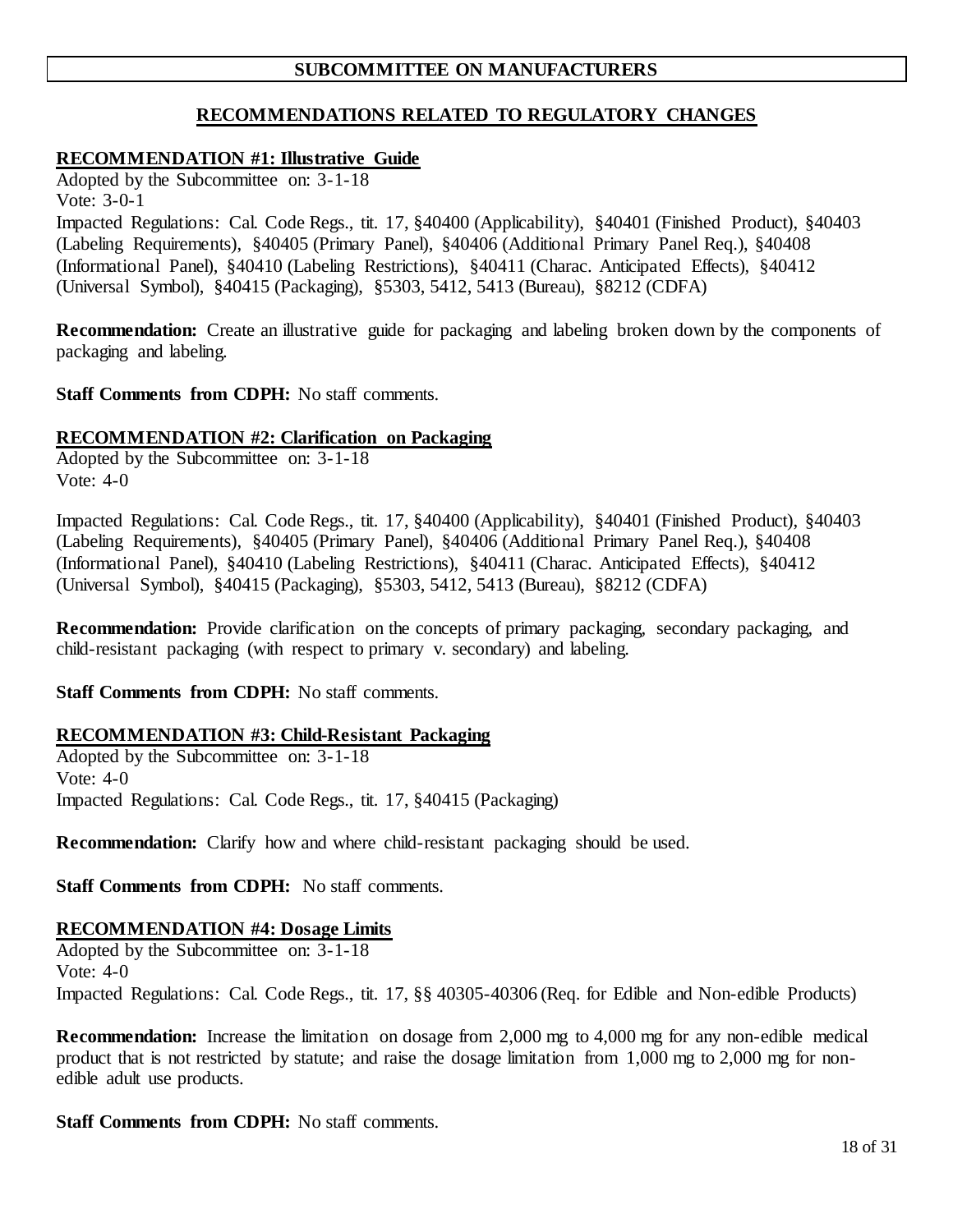# **SUBCOMMITTEE ON MICROBUSINESS**

# **RECOMMENDATIONS RELATED TO REGULATORY CHANGES**

#### **RECOMMENDATION #1: Security Requirements**

 Adopted by the Subcommittee on: 2-13-18 Vote: 4-0 Impacted Regulations: Cal. Code Regs., tit. 16, §§ 5042-5047 (Security Requirements)

 **Recommendation:** Security requirements for microbusinesses should be determined by the local jurisdiction and the regulations should not be unduly burdensome to small businesses and microbusinesses.

#### **Staff Comments from BCC:**

- • Recognizing that security issues may differ between urban and rural settings, this recommendation suggests that security issues be determined at the local jurisdiction level. Section 26070 of the Business and Professions Code **requires licensed retailers and microbusinesses to implement security measures** reasonably designed to prevent unauthorized entrance into areas containing cannabis or cannabis products and theft of cannabis or cannabis products from the premises.
- Prior to the passage of MAUCRSA, the cultivation, manufacturing, distribution, and retail of cannabis and cannabis goods had no restrictions, safety requirements, security safeguards, or generalized standards.
- • Sections 5042-5047 of the Bureau's regulations **are intended to ensure that all licensees operate**  within the same rules; each licensee must satisfy a minimum-security requirement to prevent unauthorized access, prevent theft, and ensure public safety. Nothing prohibits licensees or local jurisdictions from opting to or requiring additional security requirements.

### **RECOMMENDATION #2: License Tiers, Incentives for Compassionate Use and Rural Operators, and Fee Schedule Cap**

 Adopted by the Subcommittee on: 3-1-18 Vote: 4-0 Impacted Regulations: N/A

 **Recommendation:** In an effort to create an onramp to legalization, there should be a clarification of microbusiness that includes tiers based on gross receipts and number of employees. The fee schedule should be redefined to include a ceiling that delineates when the business is no longer considered a microbusiness. Incentives should be provided based on equity for compassionate use and rural operators.

- • This recommendation seeks to create an onramp to legalization by having the Bureau reexamine the fee schedule outlined in section 5014 of its regulations and to provide incentives based on equity.
- This recommendation also seeks to make a clear "ceiling" on when a business is no longer considered a microbusiness. Section 26180 of the Business and Professions Code provides the licensing authorities the ability to establish licensing fees.
- The licensing fees established by the Bureau are based on a study completed by the University of  **California Agricultural Issues Center** and are intended to satisfy section 26180 of the Business and Professions Code by being **scaled dependent on the size of the business**. In addition, consistent with section 26180 of the Business and Professions Code, the fees have been set at an amount that is intended to fairly and proportionately generate sufficient revenue to cover the costs of administering the Bureau's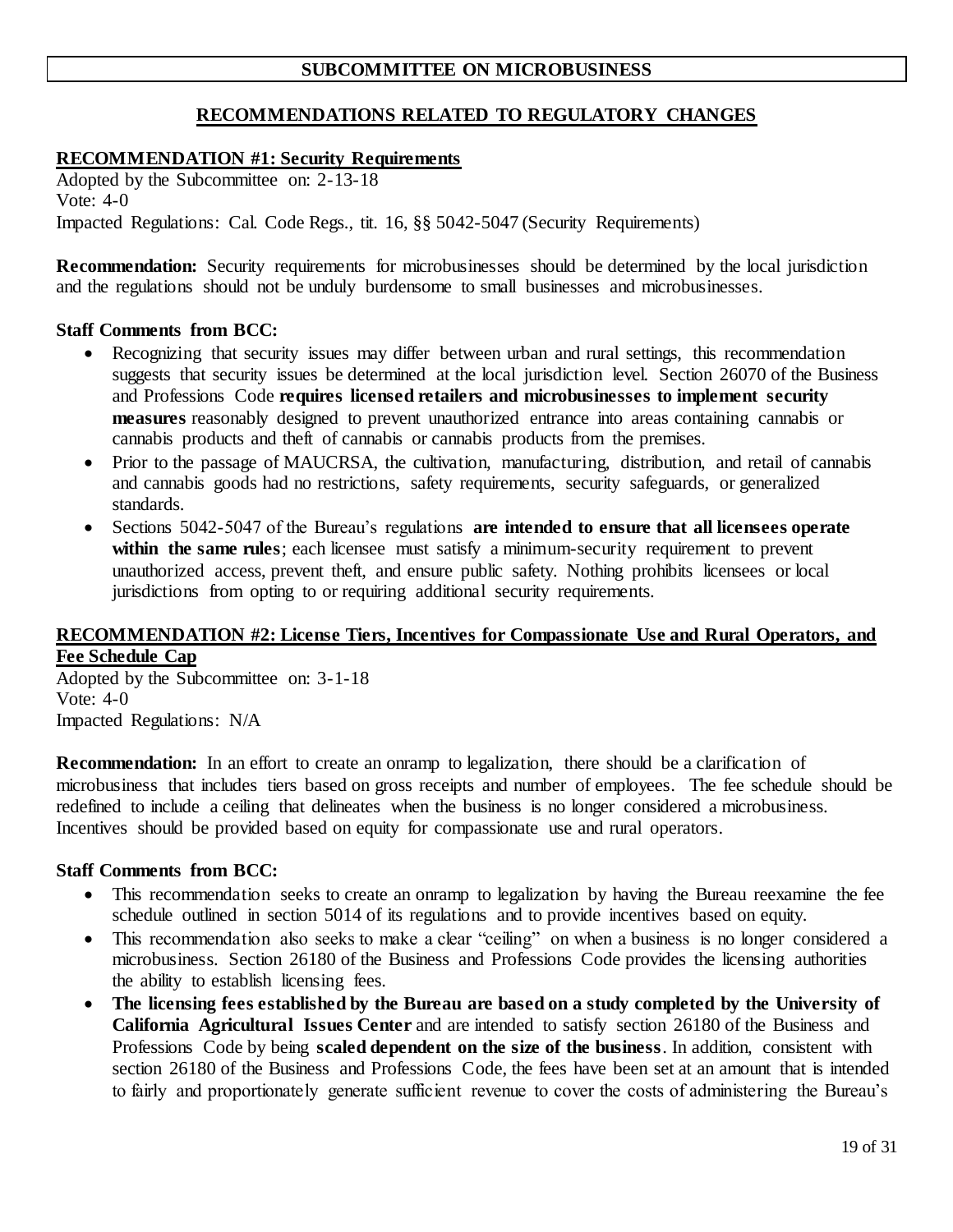operating expenses. The current fee structure does not place a monetary cap on what is considered a microbusiness because one was not identified by section 26070 of the Business and Professions Code.

# **RECOMMENDATIONS REQUIRING STATUTORY CHANGES**

# **RECOMMENDATION #3: Farm Stand Sales**

 Adopted by the Subcommittee on: 2-13-18 Vote: 5-0 Impacted Regulations**:** Cal. Code Regs., tit. 16, § 5000, subd. (o) (Definitions)

 **Recommendation:** Microbusiness licensees should be allowed to utilize farm stand sales as well as farm direct sales model (such as CSAs) without a brick and mortar store to satisfy the retail component of the license.

#### **Staff Comments from BCC:**

• The Bureau is unable to permit the use of farm stand sales and farm direct sales without a brick and mortar store. Under the Medicinal and Adult-use Cannabis Regulation and Safety Act (MAUCRSA) only a licensed retailer or microbusiness engaged in retail can sale and deliver cannabis or cannabis products to customers. Under Business and Professions Code section 26070, a retailer shall have a licensed premises which is a physical location from which commercial cannabis activities are conducted. Because the MAUCRSA explicitly requires a licensed premises that is a physical location for retailers, the Bureau is unable to permit the use of farm stand sales or farm direct sales without a brick and mortar store.

#### **RECOMMENDATION #4: Single Premise**

 Adopted by the Subcommittee on: 2-13-18 Vote: 5-0 Impacted Regulations: Cal. Code Regs., tit. 16, § 5025 (Premises)

**Recommendation:** All microbusiness activities should not have to take place on a single premise.

#### **Staff Comments from BCC:**

- • Recognizing that there may be premises constraints due to local regulations, this recommendation seeks to allow for a microbusiness to be located at multiple locations. **The Bureau is unable to carry out this recommendation due to statutory limitations.** Specifically, Business and Professions Code section 26001, subdivision (ap) defines "premises" as the "designated structure or structures and land specified in the application that is owned, leased, or otherwise held under the control of the applicant or licensee where the commercial cannabis activity will be or is conducted."
- • This subdivision also provides that premises shall be contiguous and shall only be occupied by one licensee. Allowing microbusinesses to be located in multiple locations would be in **direct conflict with the statutory provision** that premises be contiguous.

#### **RECOMMENDATION #5: Qualifying Activities**

 Adopted by the Subcommittee on: 2-13-18 Vote: 4-0 Impacted Regulations: N/A

 **Recommendation:** Microbusiness licensees should be allowed to conduct offsite processing as one of their qualifying activities and use shared facilities for any of their activities.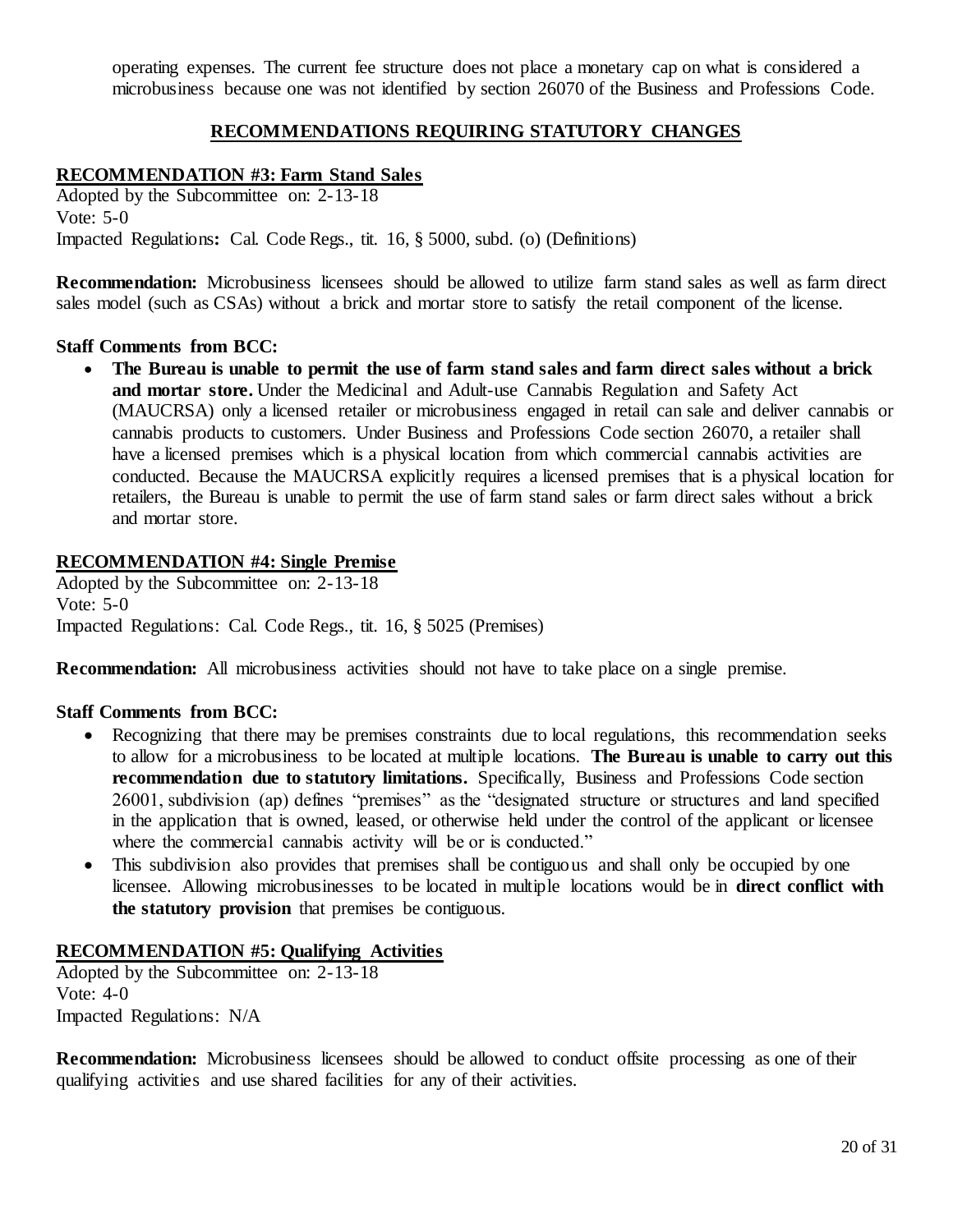- • Recognizing that there may be premises constraints due to local regulations, this recommendation seeks to allow for a microbusiness to utilize offsite processing as one of their qualifying activities, and they be able to use shared facilities for any of their activities. **The Bureau is unable to carry out this recommendation due to statutory limitations.** Specifically, Business and Professions Code section 26001, subdivision (ap) defines "premises" as the "designated structure or structures and land specified in the application that is owned, leased, or otherwise held under the control of the applicant or licensee where the commercial cannabis activity will be or is conducted."
- • This subdivision also provides that premises shall be contiguous and shall only be occupied by one licensee. Allowing microbusinesses to be located in multiple locations **would be in direct conflict** with the statutory provision that premises be contiguous.

# **RECOMMENDATION #6: License for Non-Contiguous Premises**

 Adopted by the Subcommittee on: 3-1-18 Vote: 4-0 Impacted Regulations: Cal. Code Regs., tit. 16, §§ 5014 (Fees); 5500-5506 (Microbusinesses)

**Recommendation:** Recognizing that microbusinesses frequently cannot operate at one contiguous location in large part because of local land use ordinances, and that it can be cost prohibitive for microbusinesses to obtain multiple licenses, an accessory license should be created to tie premises together beyond the simple geographic location, while ensuring that flow of the product maintains a single chain of custody.

- • Business and Professions Code section 26053, subdivision (d) provides that each applicant or licensee shall apply for, and if approved, shall obtain a separate license for each location where it engages in commercial cannabis activity. Recognizing that a license is required for each location or "premises," this recommendation seeks to allow for a licensee to have a primary "microbusiness premises" and a new class of licenses for "accessory" microbusiness hubs. This would enable microbusinesses to have multiple licensed premises.
- **Creating a new class of accessory licenses would require the Bureau to reconfigure its license system which would have a significant fiscal impact.** The processing of these applications would also be more complex, as the Bureau would need to evaluate more than one premises per license. These impacts would require a review of licensing fees to determine if the fees established for microbusinesses currently would cover the Bureau's increased costs related to reconfiguring its licensing system and the additional resources needed for reviewing multiple premises for one license.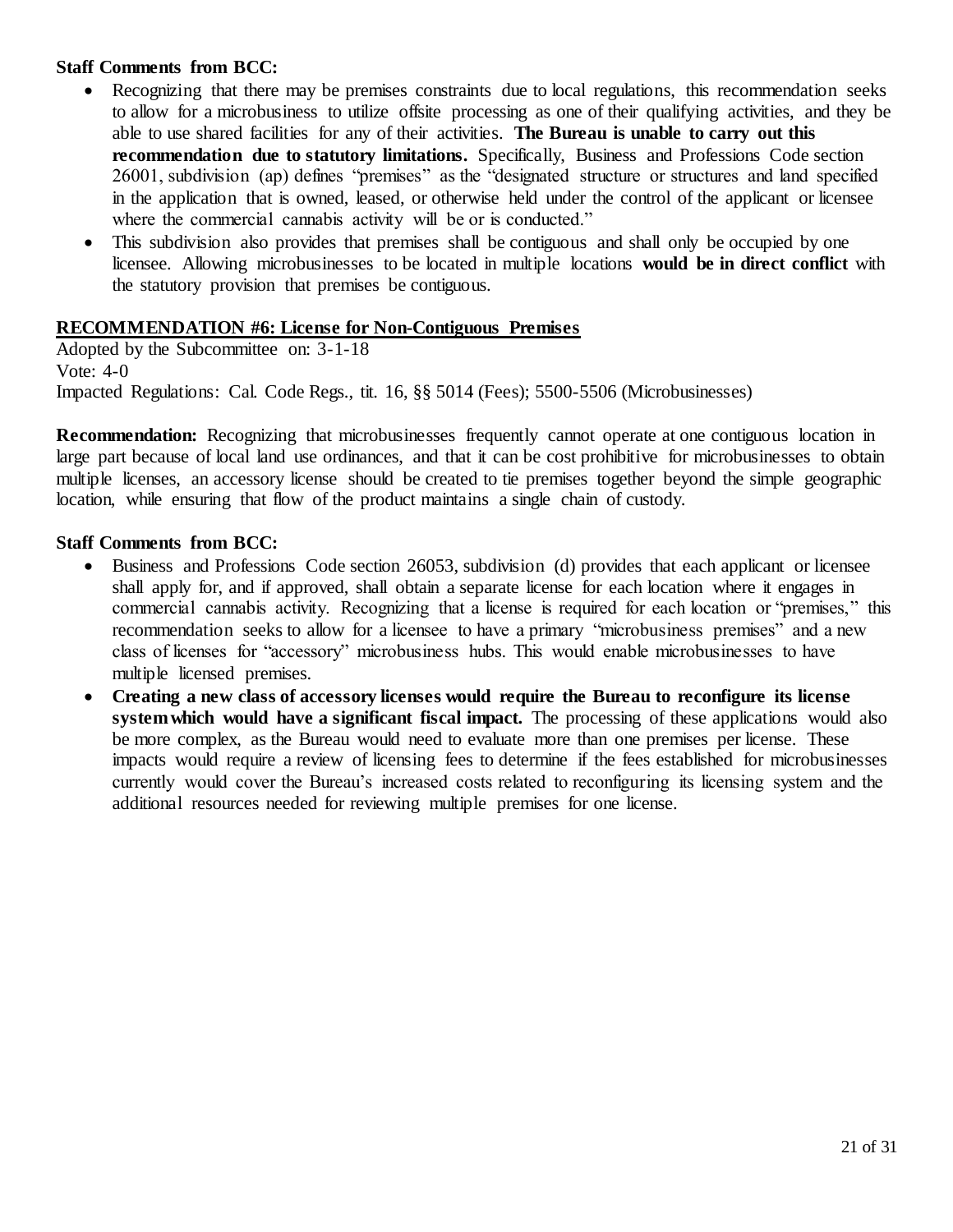# **SUBCOMMITTEE ON PUBLIC HEALTH AND YOUTH**

# **RECOMMENDATIONS RELATED TO REGULATORY CHANGES**

# **RECOMMENDATION #1: Proper Identification Training**

 Adopted by the Subcommittee on: 2-13-18 Vote: 5-0 Impacted Regulations: Cal. Code Regs., tit. 16, § 5402 (Retail Area) and § 5414 (Delivery)

 **Recommendation:** The Bureau of Cannabis Control should include in its regulations an employee-training the point of sale or upon the delivery of product. requirement on proper identification verification to prevent sales of cannabis and cannabis products to youth at

### **Staff Comments from BCC:**

- • Section 26140 of the Business and Professions Code identifies a number of age restrictions designed to protect minors from accessing cannabis and cannabis products.
- • This recommendation seeks to include a new regulation that would require training for employees at point of sale and delivery services regarding proper identification training to prevent youth access to cannabis and cannabis products.
- • The Bureau **would need to submit a budget change proposal to the Department of Finance and receive approval for additional funding** to hire staff to develop a curriculum and conduct training.

# **RECOMMENDATION #2: Compassionate Medical Cannabis**

 Adopted by the Subcommittee on: 3-1-18 Vote: 5-0 Impacted Regulations: Cal. Code Regs., tit. 16, § 5014 (Fees)

 **Recommendation:** All regulatory agencies should create a special state and local licensing processes for those providing free compassionate medical cannabis that is exempt from fees and taxes. This change should be incorporated in the emergency rules and be promulgated as soon as possible to implement this motion. The motion includes all noncommercial cannabis activity.

- • The licensing authorities are required by Business and Professions Code 26055 to issue licenses to qualified applicants. The application requirements identified in the licensing entities' regulations reflect many of the application requirements outlined in the Business and Professions Code and/or have been deemed by the licensing authorities as necessary to effectively evaluate a complete application for licensure.
- • Regarding the licensing authorities' fee considerations, Section 26180 of the Business and Professions Code requires each licensing authority to establish a scale of application, licensing, and renewal fees based on the cost of enforcing the division.
- **Reducing compassionate medical cannabis fees would require the Bureau to reexamine its fee structure in section 5014 of its regulations and may shift the fee burden to other licensees.** It may also conflict with fee scaling requirements outlined in section 26180 of the Business and Professions Code.
- The **licensing authorities cannot control how local agencies** go about their approval process.
- The taxes imposed on cannabis are contained in the Revenue and Taxation Code and the licensing  authorities **cannot change statutory provisions**.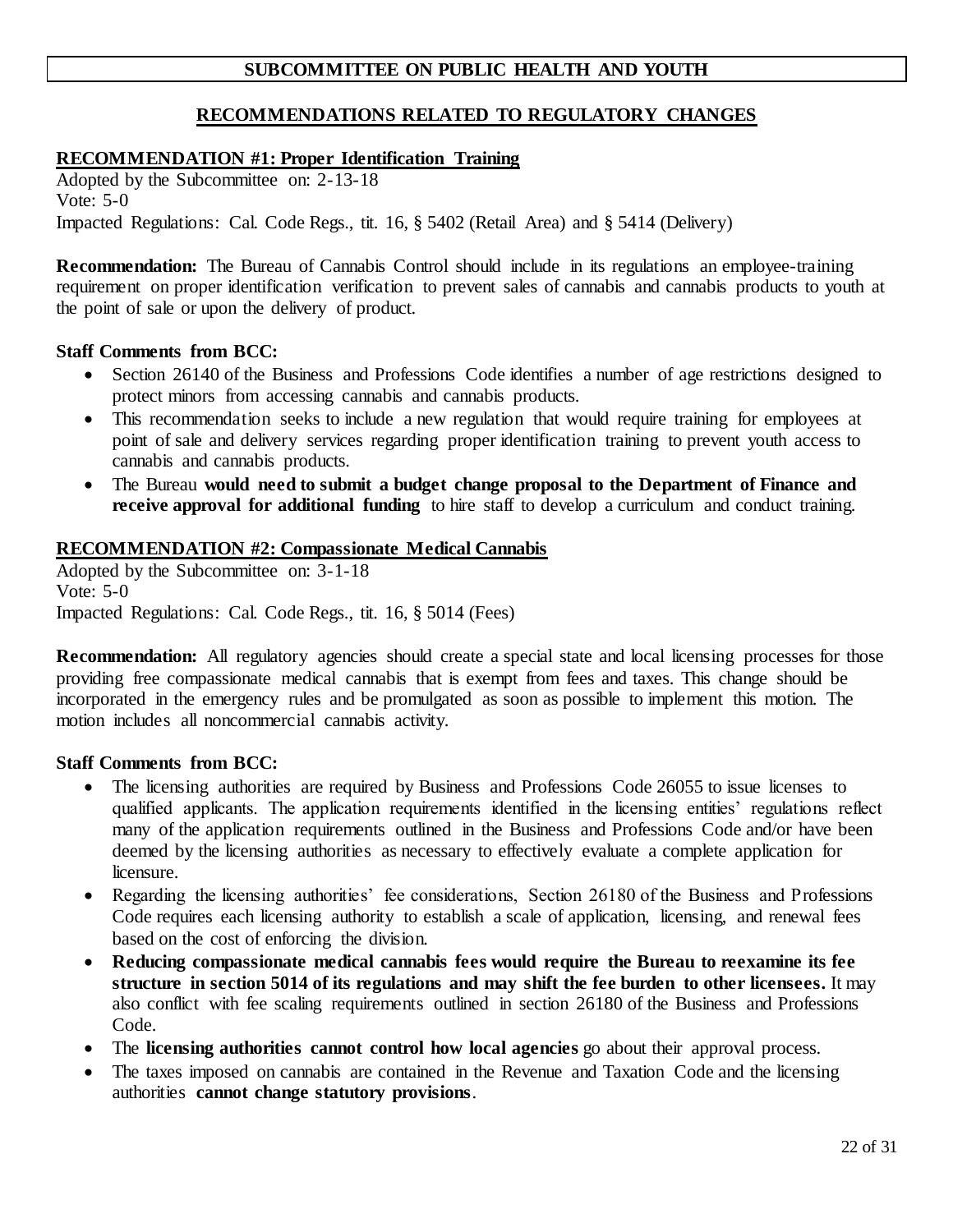• As to the motion including all noncommercial cannabis activity, the licensing authorities are unable to regulate this activity. The Medicinal and Adult-use Regulation and Safety Act **(MAUCRSA) only provides for the regulation of commercial cannabis activity**.

# **RECOMMENDATION #3: Branded Vehicles**

 Adopted by the Subcommittee on: 3-1-18 Vote: 5-0 Impacted Regulations: Cal. Code Regs., tit. 16, § 5040 (Advertising Placement)

 **Recommendation:** The Bureau should study whether branded vehicles fall under existing advertising  restrictions.

### **Staff Comments from BCC:**

 • "Advertisement" is defined as "any written or verbal statement, illustration, or depiction which is calculated to induce sales of cannabis or cannabis products, including any written, printed, graphic, or other material, billboard, sign, or other outdoor display, public transit card, or other periodical literature, publication, or in a radio or television broadcast, or any other media" in section 26150 of the Business  and Professions Code. **Branded vehicles arguably fall within the definition of "advertisement" under the Medicinal and Adult-Use Cannabis Regulation and Safety Act.** 

### **RECOMMENDATION #4: Health Claim Advertising**

 Adopted by the Subcommittee on: 3-1-18 Impacted Regulations: Vote: 3-0-2

**Recommendation:** Adult-use cannabis should not be allowed to make health claims in advertising.

#### **Staff Comments from BCC:**

• This recommendation seeks to address unsubstantiated health claims in advertising, which is  **already addressed in the Medicinal and Adult-use Regulation and Safety Act (MAUCRSA).**  Specifically, section 26151 of the Business and Professions Code requires all advertising to "be truthful and appropriately substantiated." Furthermore, section 26152 of the Business and Professions Code prohibits a licensee from advertising or marketing in a manner that is "false or untrue in any material particular, or that, irrespective of falsity, directly, or by ambiguity, omission, or inference, or by the addition of irrelevant, scientific, or technical matter, tends to create a misleading impression." Finally, section 26154 of the Business and Professions Code prohibits a licensee from publishing or disseminating "advertising or marketing containing any health-related statement[s] that [are] untrue in any particular manner or tends to create a misleading impression as to the effects on health of cannabis consumption."

# **RECOMMENDATION #5: Data Collection**

 **Adopted by the Subcommittee on:** 2-13-18 **Vote**: 5-0 **Impacted Regulations:** 

 **Recommendation:** The Bureau of Cannabis Control should collect data and report yearly on youth and adult cannabis use and overuse; ER visits and treatment episodes; DUI and poison control calls related to cannabis.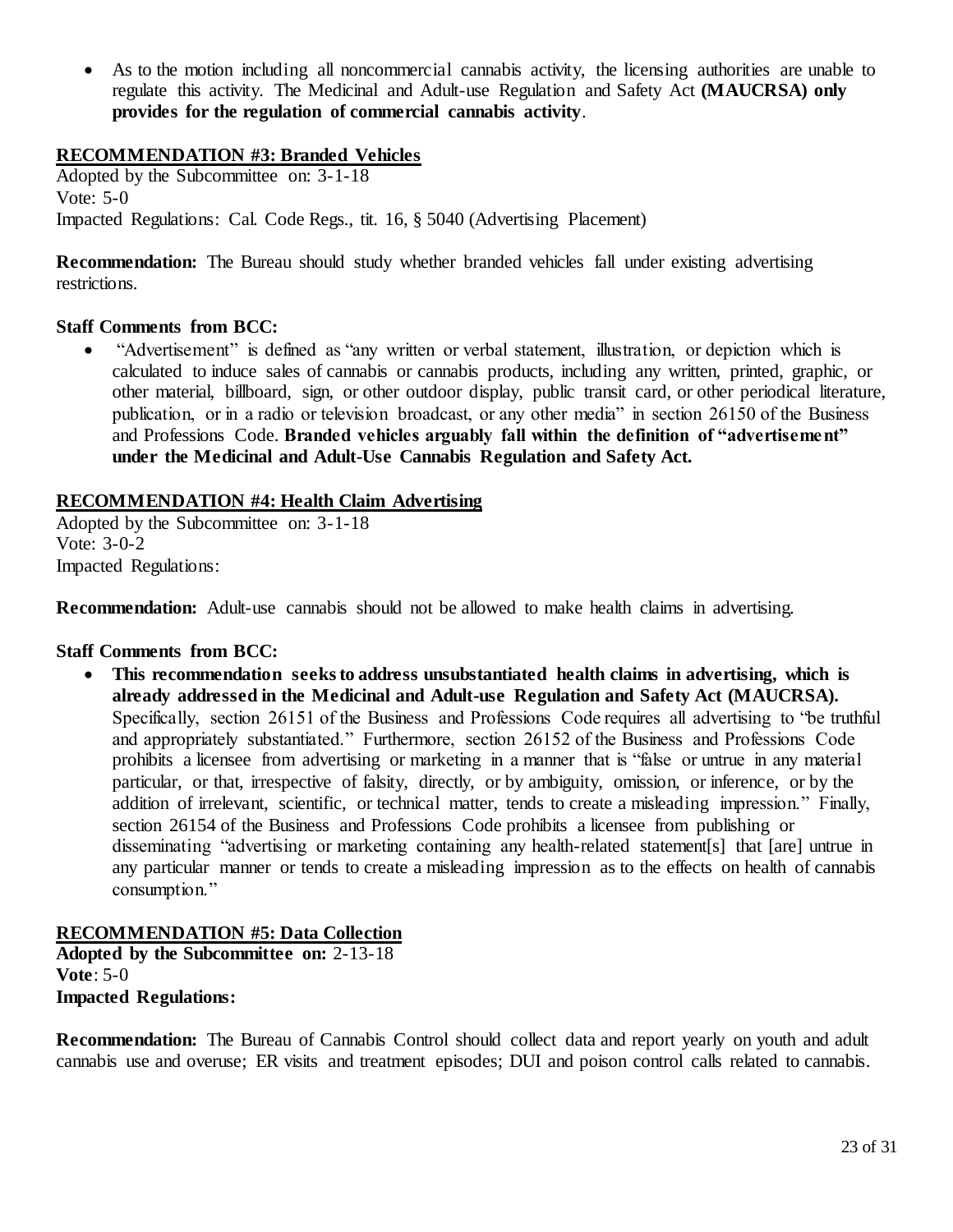- • This recommendation seeks to require the Bureau to collect certain data related to the consumption of cannabis and cannabis products. Currently, section 26190 of the Business and Professions Code requires each licensing authority, including the Bureau, to prepare and submit to the Legislature an annual report on the authority's activities. The report is largely designed to capture information related to commercial cannabis licensing and enforcement.
- • The Bureau currently does not collect data on cannabis use and overuse, emergency room visits, treatment episodes, DUIs, and poison control calls and is not required to by statute. Moreover, it does not collect this information during the normal course of issuing commercial cannabis licenses and **would require additional staffing and/or resources** in order to implement this recommendation. Much of this information would be **contained in the records of entities other than the Bureau**.

# **RECOMMENDATIONS REQUIRING STATUTORY CHANGES**

# **RECOMMENDATION #6: Advertising to Age Specific Audience**

 Adopted by the Subcommittee on: 2-13-18 Vote: 5-0 Impacted Regulations: Cal. Code Regs., tit. 16, § 5040 (Advertising Placement)

 **Recommendation:** The Bureau of Cannabis Control should amend Title 16, California Code of Regulations, Section 5040(a) to read as follows: Any advertising or marketing placed in broadcast, cable, radio, print, and digital communication shall only be displayed where at least 85% of the audience is reasonable expected to be 21 years of age or older, as determined by reliable up-to-date audience composition data.

# **Staff Comments from BCC:**

• The percentage composition identified in this section is consistent with section 26151 of the Business and Professions Code. "advertising or marketing placed in broadcast, cable, radio, print, and digital communications shall only be displayed where at least 71.6 percent of the audience is reasonably expected to be 21 years of age or older, as determined by reliable up-to-date audience composition  data." **The Bureau cannot change a statutory provision.** 

### **RECOMMENDATION #7: Compassionate Care Program**

 Adopted by the Subcommittee on: 3-1-18 Vote: 4-0-1 Impacted Regulations: N/A

 **Recommendation:** The full advisory committee should recommend to seek a legislative fix for the compassionate care program.

# **Staff Comments from BCC:**

 • Legislative power within the State of California is vested in the California legislature; the **licensing**  authorities do not have the ability to change current laws. Pursuant to section 26013 of the Business and Professions Code, the licensing authorities are required to "make and prescribe reasonable rules and regulations as may be necessary to implement, administer and enforce their respective duties" under MAUCRSA.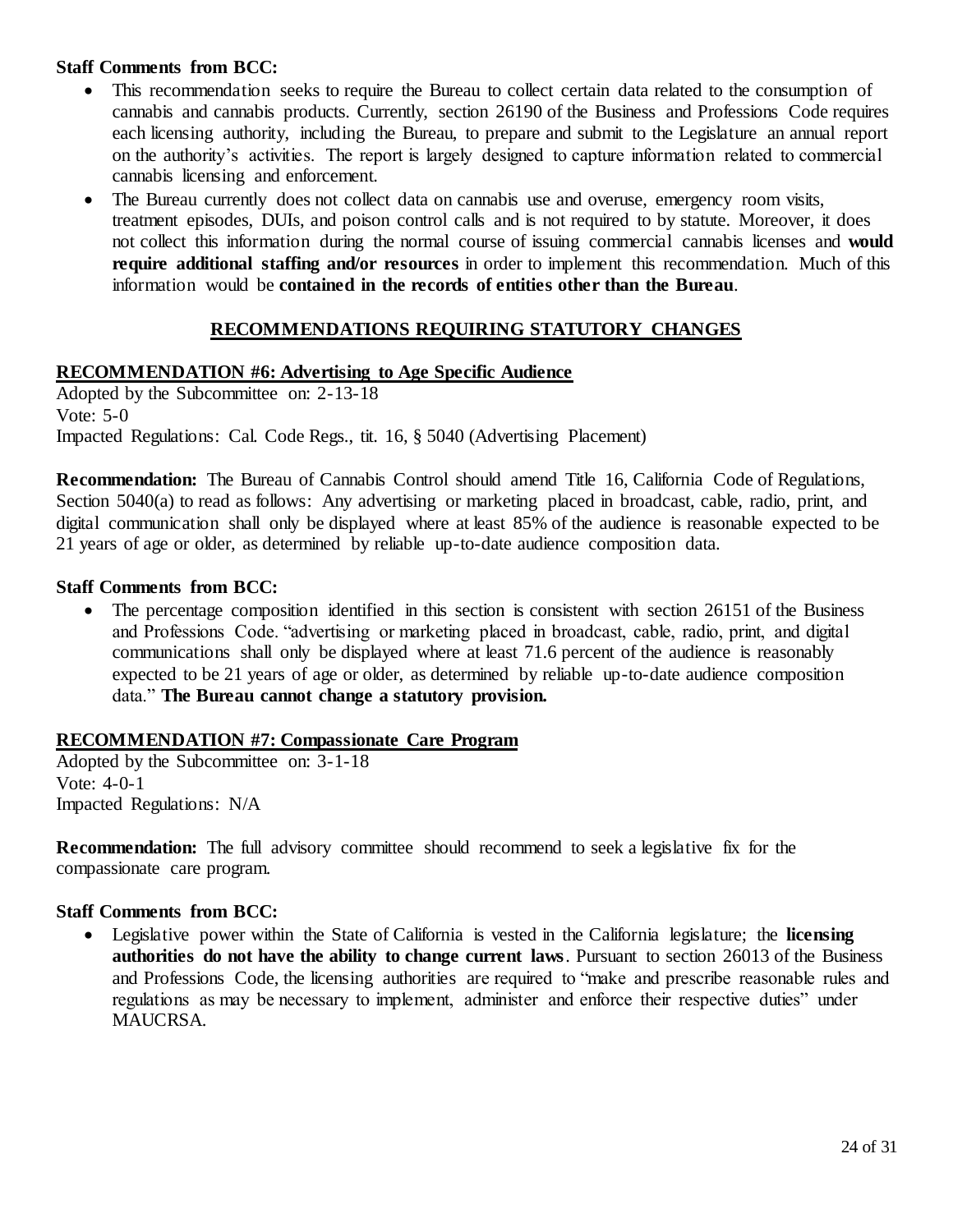# **OTHER**

# **RECOMMENDATION #8: Youth Education and Prevention Programs**

 Adopted by the Subcommittee on: 2-13-18 Vote: 5-0 Impacted Regulations:

 **Recommendation:** The Department of Public Health should designate staff and necessary resources to the education of youth and youth prevention programs relating to cannabis.

#### **Staff Comments from CDPH:**

- • This is **outside the scope of the licensing authority's mandates**. CDPH is responsible for promulgating regulations to license and enforce cannabis manufacturers.
- In Proposition 64, Per Section 34019 (b)  $\&$  (f) of the Revenue and Taxation Code: Sixty percent shall be deposited in the Youth Education, Prevention, Early Intervention and Treatment Account, and disbursed by the Controller to the State Department of Health Care Services for programs for youth that are designed to educate about and to prevent substance use disorders and to prevent harm from substance use. The State Department of Health Care Services shall enter into interagency agreements with the State Department of Public Health and the State Department of Education to implement and administer these programs. The programs shall emphasize accurate education, effective prevention, early intervention, school retention, and timely treatment services for youth, their families and caregivers.

### **RECOMMENDATION #9: Advisory Committee**

 Adopted by the Subcommittee on: 2-13-18 Vote: 5-0 Impacted Regulations:

 **Recommendation:** The Department of Public Health should designate/form an advisory committee that would help establish a more comprehensive program including prevention, early intervention and continuing of care.

### **Staff Comments from CDPH:**

 • This is **outside the scope of the licensing authority's mandates**. CDPH's manufactured cannabis licensing program is responsible for promulgating regulations to license and enforce cannabis manufacturers.

### **RECOMMENDATION #10: Local Government Coordination**

 Adopted by the Subcommittee on: 3-1-18 Vote: 5-0 Impacted Regulations: N/A

**Recommendation:** All licensing authorities should cooperate and coordinate with local agencies and local governments to close unlicensed and unregulated cannabis businesses that make it difficult for licensed cannabis businesses to succeed.

#### **Staff Comments from BCC:**

 • The licensing authorities currently share information with local agencies and local governments as permitted in response to a California Public Records Act request (Government Code section 6250 et seq.), as permitted by the Information Practices Act (Civil Code section 1798 et seq.), to another government agency as required by state or federal law, in response to a court or administrative order, a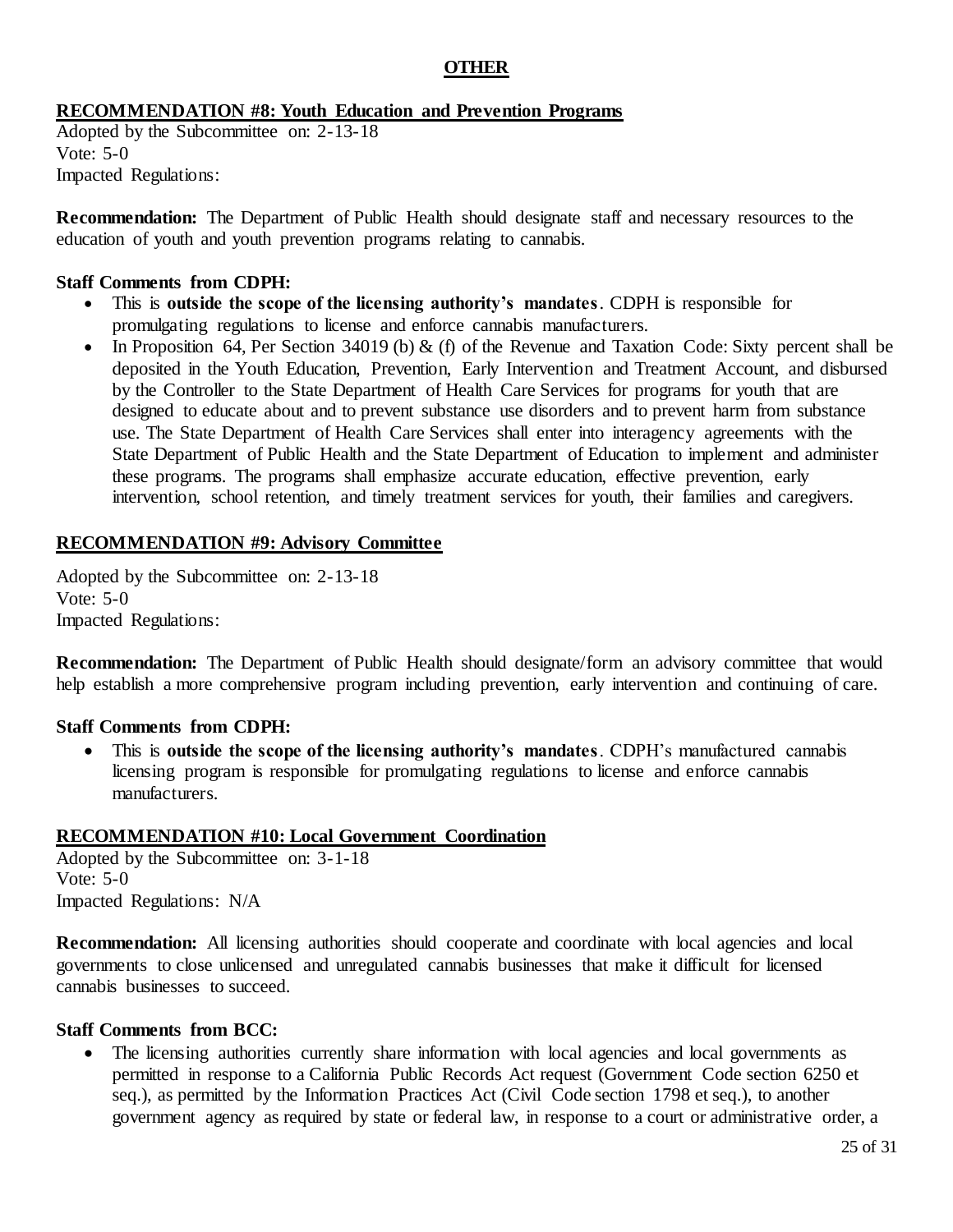subpoena, or a search warrant. **The licensing authorities are working cooperatively with local law enforcement on matters related to licensing and enforcement.** 

# **RECOMMENDATION #11: Multilingual Public Information Campaign**

 Adopted by the Subcommittee on: 3-1-18 Vote: 5-0 Impacted Regulations: N/A

 **Recommendation:** The three regulatory agencies should develop a culturally competent multilingual public information campaign about the means for lodging complaints about inaccuracy in advertising, particularly of health claims.

### **Staff Comments from BCC:**

 • The **licensing authorities have established a process** to submit complaints via online, phone hotline, or email. This process allows for the public to lodge complaints. The licensing authorities will continue see how they can improve the dissemination of information to their stakeholders.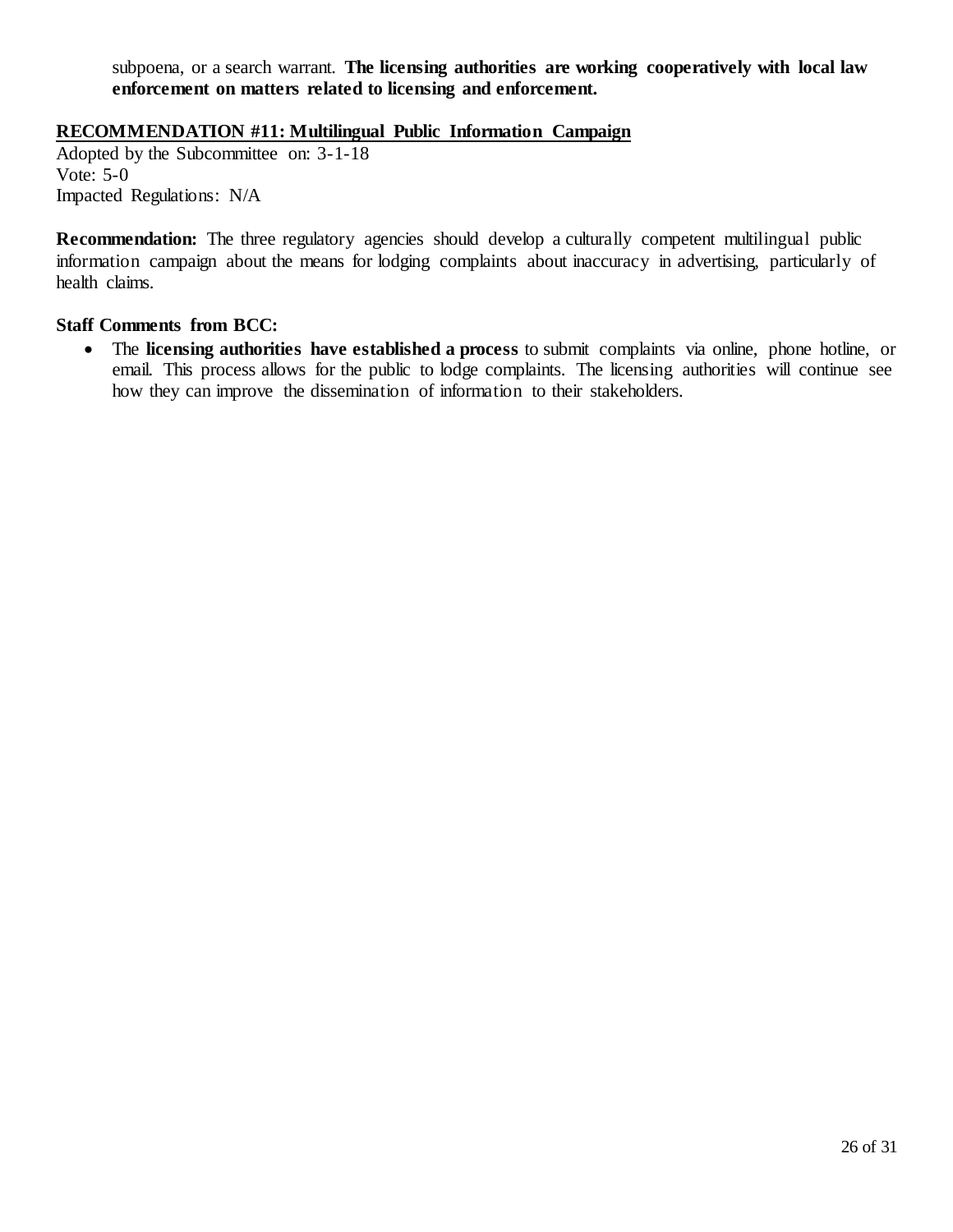# **SUBCOMMITTEE ON RETAILERS**

# **RECOMMENDATIONS RELATED TO REGULATORY CHANGES**

### **RECOMMENDATION #1: Methods of Delivery**

 Adopted by the Subcommittee on: 3-1-18 Impacted Regulations: Cal. Code Regs., tit. 16, § 5403 (Hours of Operation), § 5415 (Delivery), § 5417 (Methods of Delivery), § 5418 (Cannabis Goods Carried During Delivery), and § 5421(Delivery Route) Vote: 3-0

 **Recommendation:** Clarify and simplify methods of delivery. Increase flexibility regarding vehicles and hours, consider increasing the value amounts to that can be carried at one time. Clarification on the delivery receipt that eliminates the need for an address instead uses the state license number on the delivery receipt. Flexibility in allowing local government to allow changes in hours of operation if they so choose.

#### **Staff Comments from BCC:**

- • Currently, the Bureau **does not require** a specific type of vehicle for delivery as long as it is enclosed. The state requirements for delivery hours apply to all state licensees; however, a local jurisdiction may further limit the delivery hours beyond what the state has required.
- • The Bureau determined the limits for the amount of cannabis and cannabis product that can be carried in a delivery vehicle based on information related to public safety and industry operations but **does have the authority to reconsider the limit**.
- • Sales receipts must include the address pursuant to Business and Professions Code section 26161 and the licensing authorities **cannot change a statutory requirement**.

# **RECOMMENDATION #2: Hours of Operation**

 Adopted by the Subcommittee on: 3-1-18 Impacted Regulations: Cal. Code Regs., tit. 16, § 5403 (Hours of Operation) Vote: 3-0

 **Recommendation:** Restore local control over hours of operation, state can establish suggested operating hours however, local government can waive those hours.

#### **Staff Comments from BCC:**

- • The state requirements for retailer hours apply to all state licensees; however, **a local jurisdiction may further limit the hours beyond what the state has required**.
- • The regulation could be clarified that a local jurisdiction may further restrict hours. The Bureau does **have the authority** to change the hours of operation contained in its regulation.

### **RECOMMENDATION #3: Barriers to Entry**

 Adopted by the Subcommittee on: 3-1-18 Vote: 3-0 Impacted Regulations: Cal. Code Regs., tit. 16, § 5014 (Fees) and § 5308 (Insurance Requirements)

 **Recommendation:** Reduce barriers to entry into the industry, including issues with taxation, insurance and other fees.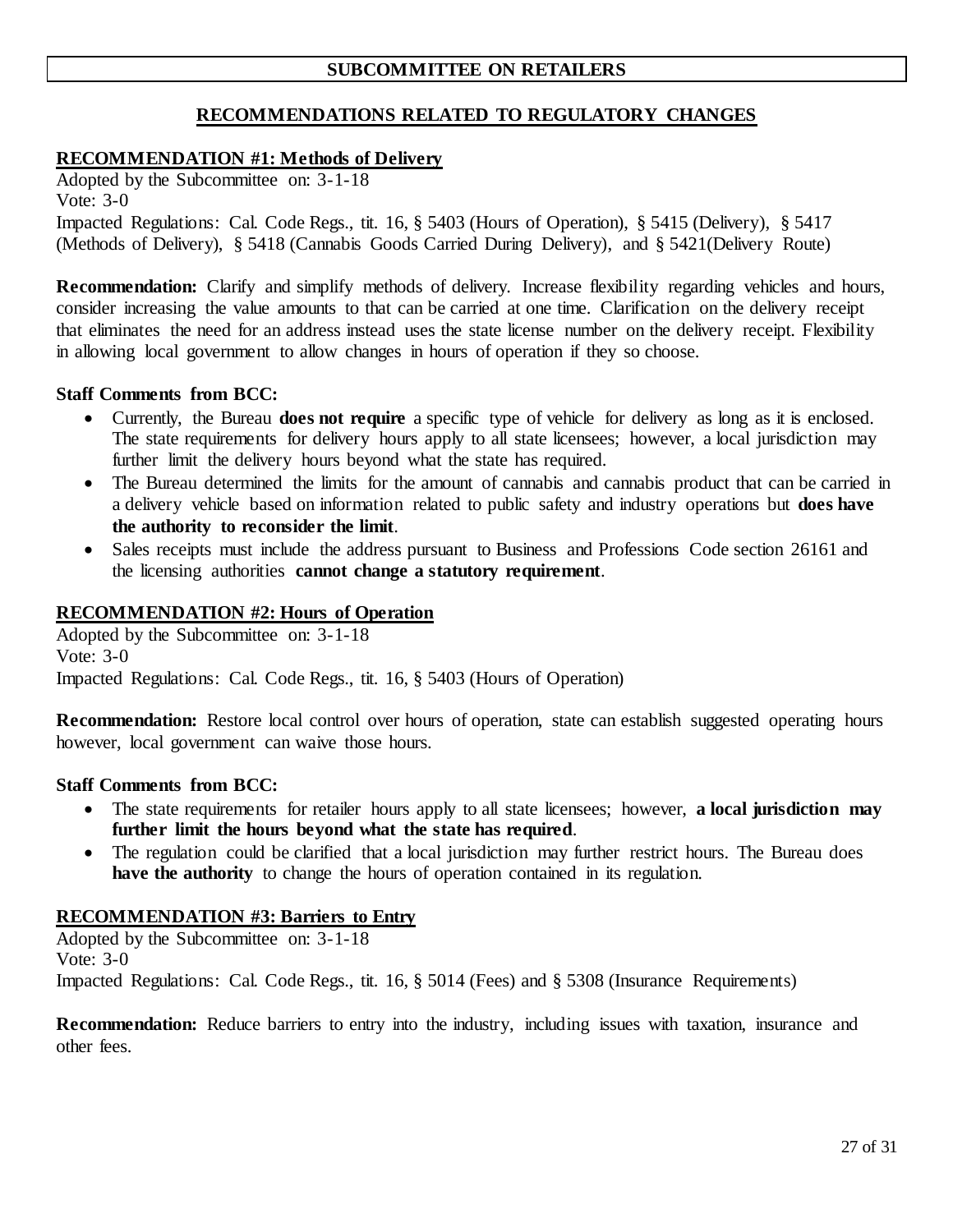- • Business and Professions Code section 26070 requires distributors to be insured, at a minimum set by the Bureau. The **statutory requirement for distributors to be insured may not be changed** by the Bureau.
- • Taxes on cannabis are contained in the Revenue and Taxation Code which cannot be changed by regulation and the Bureau **does not have authority to adopt regulations related to taxes**.

# **RECOMMENDATION #4: Waste**

 Adopted by the Subcommittee on: 3-1-18 Impacted Regulations: Cal. Code Regs., tit. 16, §§ 5054-5055 (Bureau); Section 8108 (CDFA); Section 40290 Vote: 3-0 (CDPH)

**Recommendation:** Retailer should be allowed to haul or destroy waste that's generated on their property.

# **Staff Comments from BCC:**

 • Current regulations allow for a licensee to self-haul cannabis waste to one, or more, of the solid waste facilities, or to allow a waste hauler permitted by a local agency to do so. The regulations also provide for the disposal of waste on licensed premises, as long as it's within a secured waste receptacle or secured area.

 **RECOMMENDATION #5: California Code of Regulations, Title 16, Section 5411 Adopted by the Subcommittee on:** 3-1-18 **Vote:** 3-0 **Impacted Regulations:** Cal. Code Regs., tit. 16, § 5411 (Free Cannabis Goods)

 **Recommendation:** Regarding Section 5411 subsection B-1, strike language starting from "in possession of valid ID card" through the end of the sentence.

### **Staff Comments from BCC:**

 • The Bureau **only allows for free cannabis and cannabis products to medicinal patients**. The requirement for the possession of a valid ID card assists with ensuring that this restriction is followed and is consistent with the statute that allows for the waiver of taxes if a patient possesses a card.

# **RECOMMENDATIONS REQUIRING STATUTORY CHANGES**

# **RECOMMENDATION #6: A and M Licenses**

 **Adopted by the Subcommittee on:** 3-1-18 **Vote:** 3-0

 **Impacted Regulations:** Cal. Code Regs., tit. 16, § 5029 (Transition to Regulated Commercial Cannabis Market)

 **Recommendation:** Retailers should be allowed to purchase product and not have to differentiate between A and M licenses.

### **Staff Comments from BCC:**

 • Business and Professions Code sections 26001, 26050, and 26140, set out specific requirements for conducting commercial cannabis activity, adhering to a system differentiating between designated adult-use cannabis goods and medicinal cannabis goods. Business and Professions Code section 26050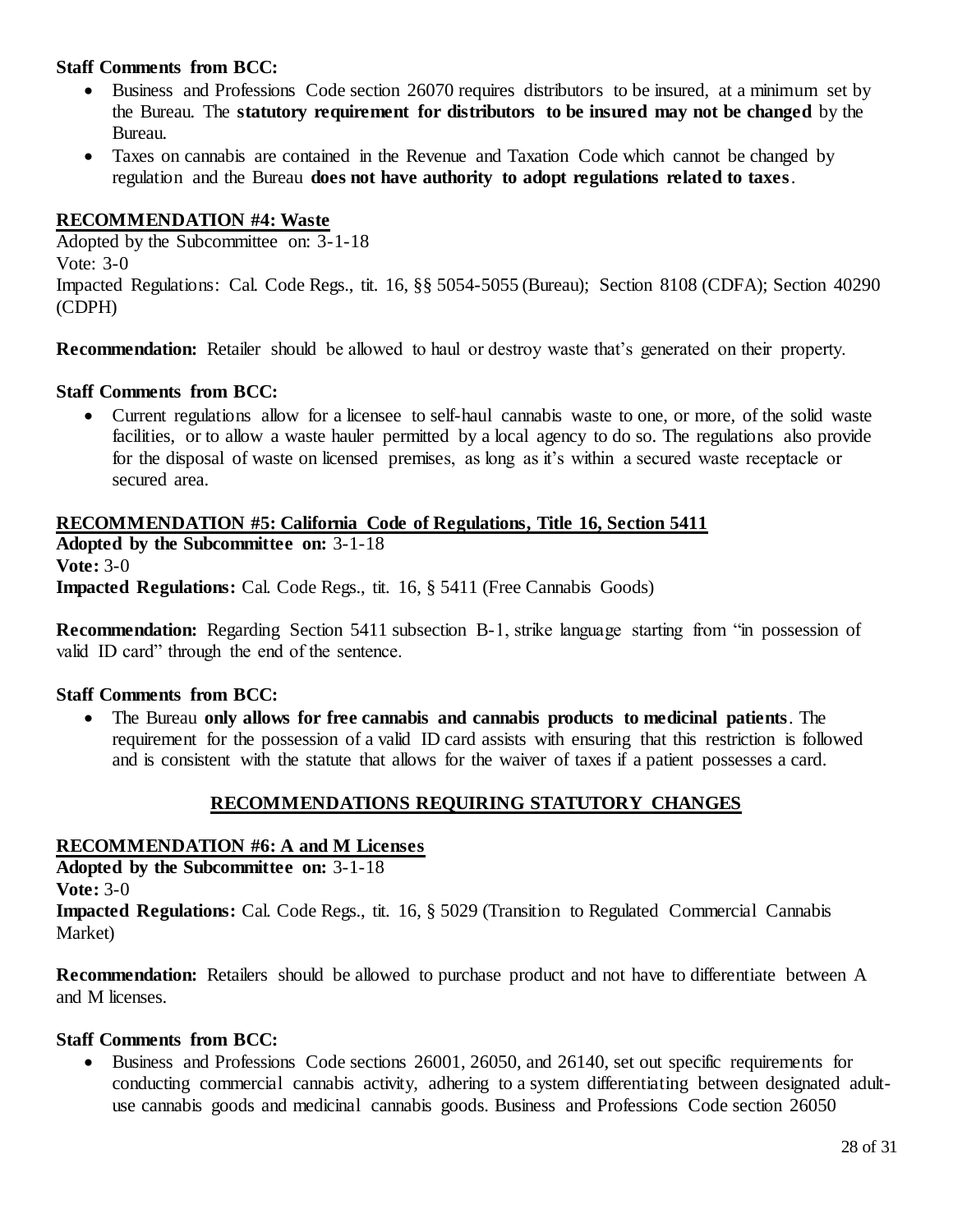requires each license to be designated whether it is for adult-use or medicinal cannabis. The statutory definitions for "A-license" and "M-license" is specific to cannabis activity for those product types. The  **licensing authorities cannot alter the statutory provision for A and M licenses**.

### **RECOMMENDATION #7: Sampling**

 Adopted by the Subcommittee on: 3-1-18 Impacted Regulations: Cal. Code Regs., tit. 16, § 5411 (Free Cannabis Goods) Vote: 3-0

**Recommendation:** Establish greater flexibility on sampling within statute and regulations.

#### **Staff Comments from BCC:**

 • Medicinal and Adult-Use Cannabis Regulation and Safety Act (MAUCRSA) prohibits giving away cannabis or cannabis goods for business promotions or other commercial activity. The Bureau **does not have authority to change a statutory provision**.

**RECOMMENDATION #8: Product Liability Insurance Adopted by the Subcommittee on:** 3-1-18 **Vote:** 3-0 **Impacted Regulations:** N/A

 **Recommendation:** Product liability insurance should be applied to the manufacturer not the retailer within context of statute.

#### **Staff Comments from BCC:**

 • The Medicinal and Adult-Use Cannabis Regulation and Safety Act (MAUCRSA) does not require product liability insurance to be placed with any one party. To require this, **a statutory change would be needed**.

### **OTHER**

### **RECOMMENDATION #9: Banking System**

 Adopted by the Subcommittee on: 3-1-18 Vote: 3-0 Impacted Regulations:

 **Recommendation:** The state should continue to explore establishing a banking system for the California cannabis industry.

#### **Staff Comments from BCC:**

• The licensing authorities do not have authority to regulate banking.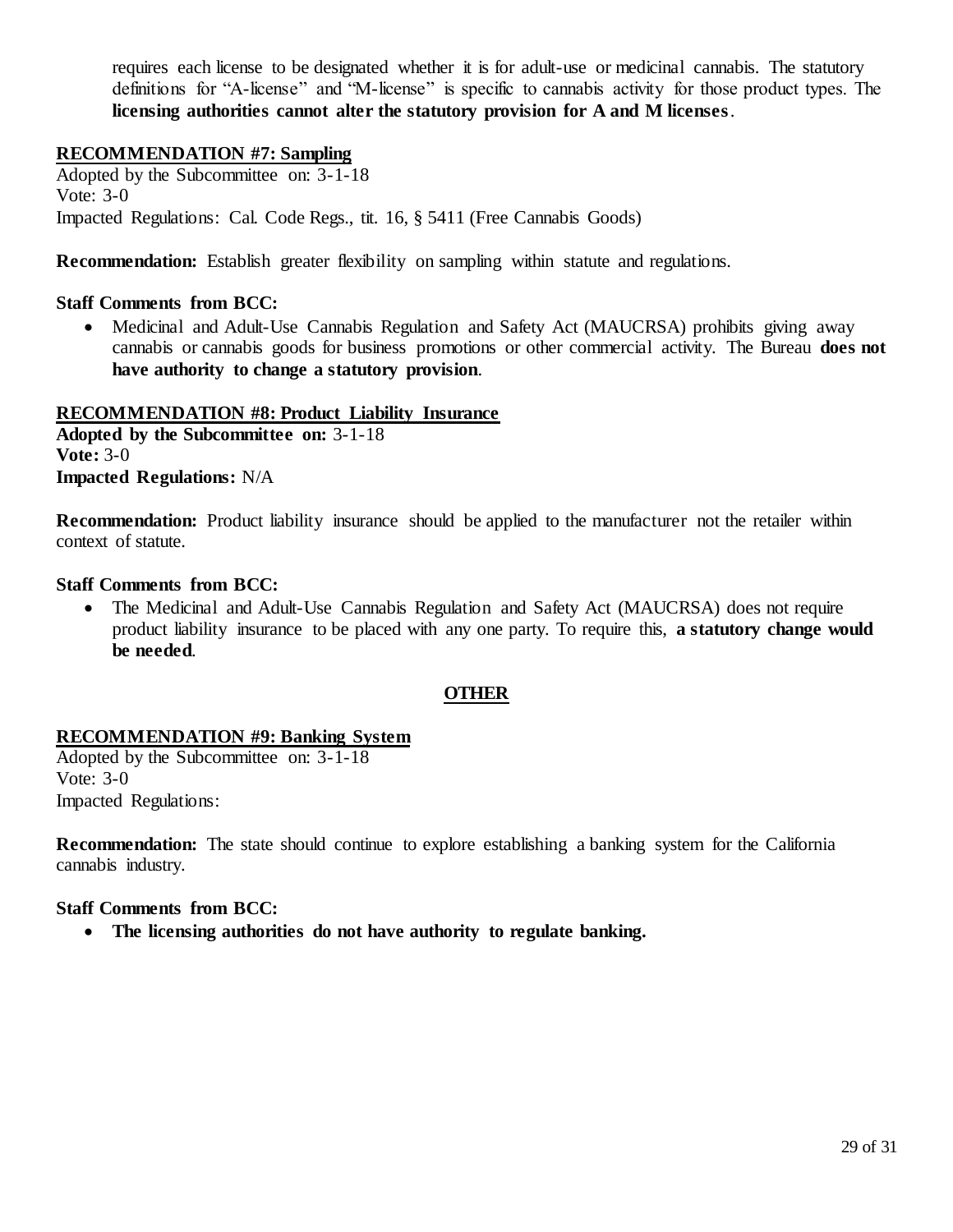# **SUBCOMMITTEE ON TESTING LABORATORIES**

# **RECOMMENDATIONS RELATED TO REGULATORY CHANGES**

#### **RECOMMENDATION #1: Testing for Research and Development**

**Adopted by the Subcommittee on:** 2-13-18 **Vote:** 2-0 **Impacted Regulations:** 

 **Recommendation:** Regulations should allow for licensed laboratories to accept materials from any licensed entity that is part of the supply chain for research and development, without a requirement to report the results.

#### **Staff Comments from BCC:**

 • Section 26100, subdivision (k) of the Business and Professions Code **does not prohibit a licensee** from performing testing on a licensee's premises for the purposes of quality assurance.

#### **RECOMMENDATION #2: Expiration Date**

**Adopted by the Subcommittee on:** 2-13-18 **Vote:** 2-0 **Impacted Regulations:** N/A

 **Recommendation:** Regulations should clarify that the testing results are valid on a finished manufactured cannabis product until the expiration date of the finished product, as determined by the manufacturer. The expiration date must be supported by in-house or third-party data.

#### **Staff Comments from BCC:**

 • Allowing for testing results to remain valid until the manufacturer-determined sell-by date **would not be in conflict** with any provisions in Medicinal and Adult-Use Cannabis Regulation and Safety Act.

#### **RECOMMENDATION #3: Standard Testing Analytical Methodology**

# **Adopted by the Subcommittee on:** 2-13-18

**Vote:** 2-0

 (Test Methods), and §5713 (Validation of Test Methods). **Impacted Regulations:** Cal. Code Regs., § 5711 (Laboratory Analyses Standard Operating Procedures), § 5712

**Recommendation:** The Bureau should incorporate standard testing analytical methodology in final regulations.

### **Staff Comments from BCC:**

 • **Currently, there are no standard testing analytical methodologies for cannabis.** The Bureau would need to develop these methodologies on its own, and to ensure efficacy of the methodologies, would require its own testing laboratory. To create a testing laboratory, the Bureau would need to coordinate several time intensive processes including securing the appropriate additional budgetary resources, securing a laboratory location, purchasing and installing testing instruments, hiring staff and obtain  ISO/IEC 17025 accreditation. **The Bureau estimates 36 months to complete all of the above through the appropriate control agencies.**